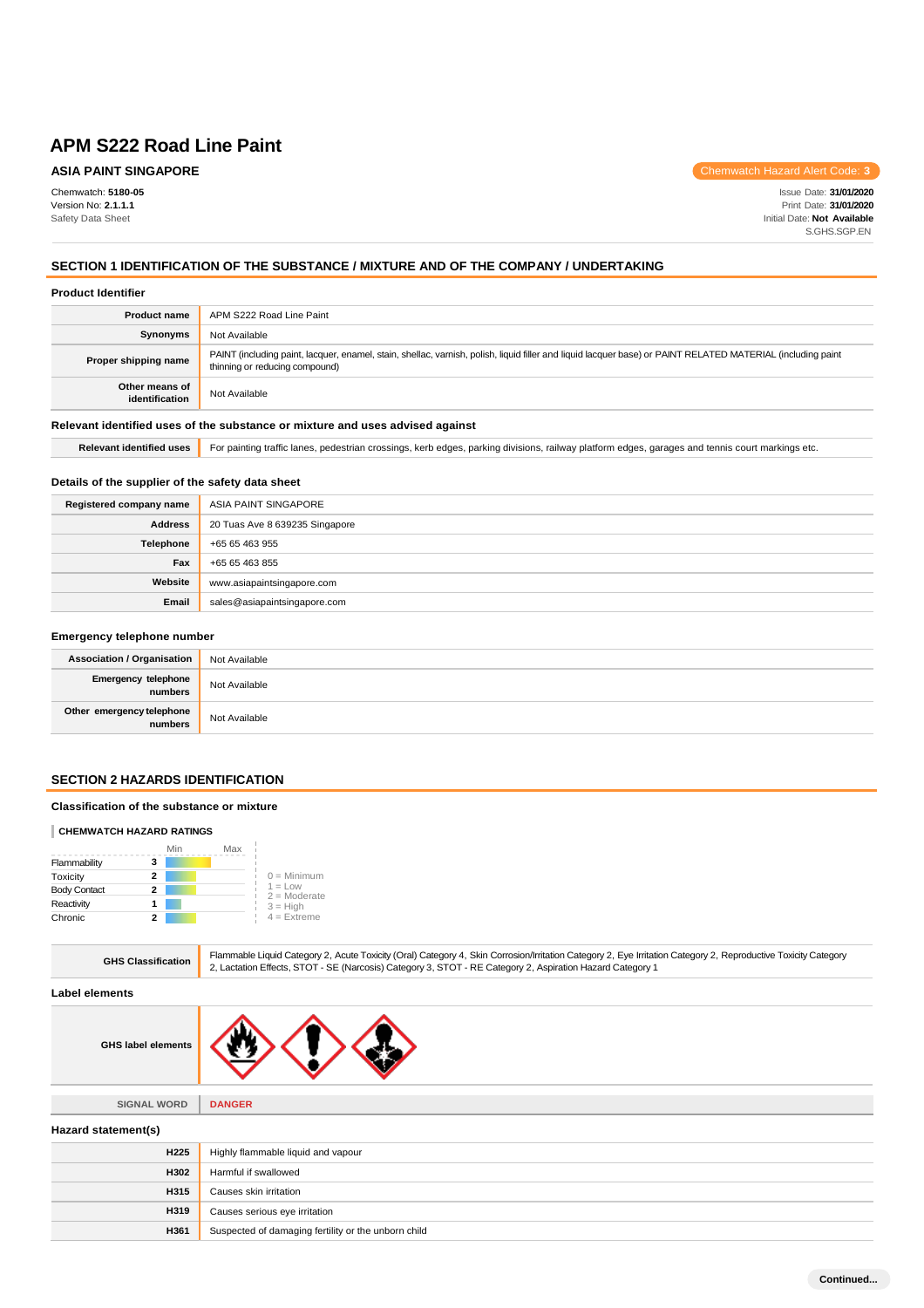| H362                                         | May cause harm to breast-fed children                                      |  |
|----------------------------------------------|----------------------------------------------------------------------------|--|
| H336                                         | May cause drowsiness or dizziness                                          |  |
| H373                                         | May cause damage to organs through prolonged or repeated exposure          |  |
| H304                                         | May be fatal if swallowed and enters airways                               |  |
| <b>Precautionary statement(s) Prevention</b> |                                                                            |  |
| P201                                         | Obtain special instructions before use.                                    |  |
| P210                                         | Keep away from heat/sparks/open flames/hot surfaces. No smoking.           |  |
| P260                                         | Do not breathe dust/fume/gas/mist/vapours/spray.                           |  |
| P263                                         | Avoid contact during pregnancy/while nursing.                              |  |
| P271                                         | Use only outdoors or in a well-ventilated area.                            |  |
| P280                                         | Wear protective gloves/protective clothing/eye protection/face protection. |  |
| P240                                         | Ground/bond container and receiving equipment.                             |  |
| P241                                         | Use explosion-proof electrical/ventilating/lighting//equipment.            |  |
| P242                                         | Use only non-sparking tools.                                               |  |
| P243                                         | Take precautionary measures against static discharge.                      |  |

### **Precautionary statement(s) Response**

| P301+P310      | IF SWALLOWED: Immediately call a POISON CENTER/doctor/                                                                           |
|----------------|----------------------------------------------------------------------------------------------------------------------------------|
| P308+P313      | IF exposed or concerned: Get medical advice/attention.                                                                           |
| P331           | Do NOT induce vomiting.                                                                                                          |
| P370+P378      | In case of fire: Use alcohol resistant foam or normal protein foam for extinction.                                               |
| P305+P351+P338 | IF IN EYES: Rinse cautiously with water for several minutes. Remove contact lenses, if present and easy to do. Continue rinsing. |
| P337+P313      | If eye irritation persists: Get medical advice/attention.                                                                        |
| P301+P312      | IF SWALLOWED: Call a POISON CENTER/ doctor//if you feel unwell.                                                                  |
| P302+P352      | IF ON SKIN: Wash with plenty of water/                                                                                           |
| P303+P361+P353 | IF ON SKIN (or hair): Take off immediately all contaminated clothing. Rinse skin with water/shower.                              |
| P304+P340      | IF INHALED: Remove person to fresh air and keep comfortable for breathing.                                                       |
| P330           | Rinse mouth.                                                                                                                     |
| P332+P313      | If skin irritation occurs: Get medical advice/attention.                                                                         |
| P362+P364      | Take off contaminated clothing and wash it before reuse.                                                                         |

### **Precautionary statement(s) Storage**

| P403+P235 | Store in a well-ventilated place. Keep cool.                     |  |
|-----------|------------------------------------------------------------------|--|
| P405      | Store locked up.                                                 |  |
| P403+P233 | Store in a well-ventilated place. Keep container tightly closed. |  |

# **Precautionary statement(s) Disposal**

**P501** Dispose of contents/container in accordance with local regulations.

**P270** Do not eat, drink or smoke when using this product.

# **SECTION 3 COMPOSITION / INFORMATION ON INGREDIENTS**

### **Substances**

See section below for composition of Mixtures

## **Mixtures**

| <b>CAS No</b> | %[weight] | <b>Name</b>                                                |
|---------------|-----------|------------------------------------------------------------|
| 108-88-3      | $30$      | toluene                                                    |
| 1330-20-7     | $<$ 10    | xylene                                                     |
| 85535-85-9    | - <5      | C14-17 alkanes, chlorinated-, chlorinated paraffin 52, 58% |
| 91671-83-9    | < 0.1     | lead(2+) isooctanoate, basic                               |
|               | balance   | Ingredients determined not to be hazardous                 |

# **SECTION 4 FIRST AID MEASURES**

| If this product comes in contact with the eyes:<br>▶ Wash out immediately with fresh running water.<br>Ensure complete irrigation of the eye by keeping eyelids apart and away from eye and moving the eyelids by occasionally lifting the upper and lower lids.<br><b>Eve Contact</b><br>▶ Seek medical attention without delay; if pain persists or recurs seek medical attention.<br>Removal of contact lenses after an eye injury should only be undertaken by skilled personnel. |
|---------------------------------------------------------------------------------------------------------------------------------------------------------------------------------------------------------------------------------------------------------------------------------------------------------------------------------------------------------------------------------------------------------------------------------------------------------------------------------------|
|---------------------------------------------------------------------------------------------------------------------------------------------------------------------------------------------------------------------------------------------------------------------------------------------------------------------------------------------------------------------------------------------------------------------------------------------------------------------------------------|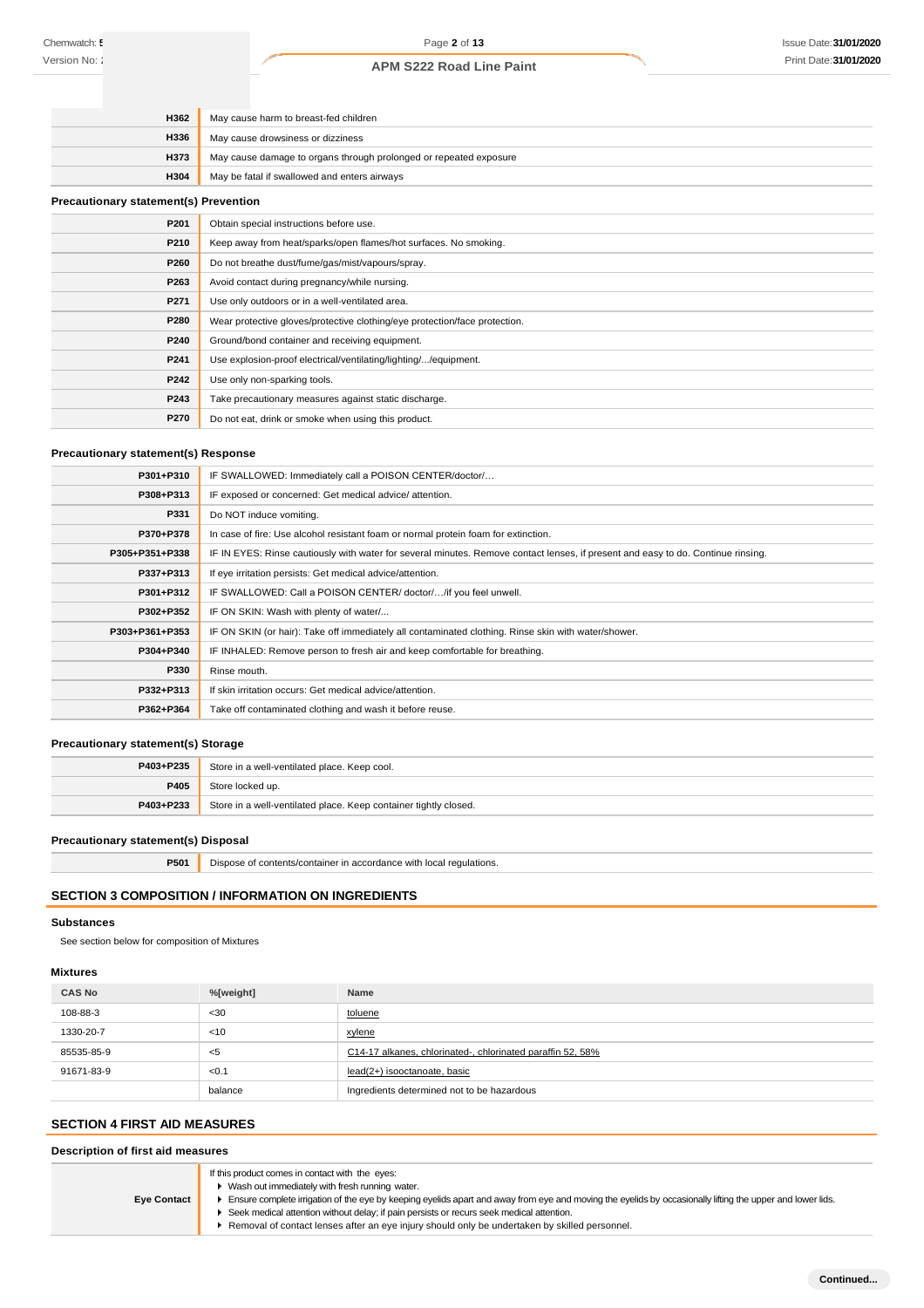| <b>Skin Contact</b> | If skin contact occurs:<br>Immediately remove all contaminated clothing, including footwear.<br>Flush skin and hair with running water (and soap if available).<br>Seek medical attention in event of irritation.                                                                                                                                                                                                                                                                                                                                                                                                                                                                                      |
|---------------------|--------------------------------------------------------------------------------------------------------------------------------------------------------------------------------------------------------------------------------------------------------------------------------------------------------------------------------------------------------------------------------------------------------------------------------------------------------------------------------------------------------------------------------------------------------------------------------------------------------------------------------------------------------------------------------------------------------|
| <b>Inhalation</b>   | If fumes or combustion products are inhaled remove from contaminated area.<br>Lay patient down. Keep warm and rested.<br>Prostheses such as false teeth, which may block airway, should be removed, where possible, prior to initiating first aid procedures.<br>Apply artificial respiration if not breathing, preferably with a demand valve resuscitator, bag-valve mask device, or pocket mask as trained. Perform CPR if<br>necessary.<br>Transport to hospital, or doctor.                                                                                                                                                                                                                       |
| Ingestion           | If swallowed do <b>NOT</b> induce vomiting.<br>If vomiting occurs, lean patient forward or place on left side (head-down position, if possible) to maintain open airway and prevent aspiration.<br>Observe the patient carefully.<br>Never give liquid to a person showing signs of being sleepy or with reduced awareness; i.e. becoming unconscious.<br>Give water to rinse out mouth, then provide liquid slowly and as much as casualty can comfortably drink.<br>Seek medical advice.<br>Avoid giving milk or oils.<br>Avoid giving alcohol.<br>If spontaneous vomiting appears imminent or occurs, hold patient's head down, lower than their hips to help avoid possible aspiration of vomitus. |

#### **Indication of any immediate medical attention and special treatment needed**

Any material aspirated during vomiting may produce lung injury. Therefore emesis should not be induced mechanically or pharmacologically. Mechanical means should be used if it is considered ssary to evacuate the stomach contents; these include gastric lavage after endotracheal intubation. If spontaneous vomiting has occurred after ingestion, the patient should be monitored for difficult breathing, as adverse effects of aspiration into the lungs may be delayed up to 48 hours. Following acute or short term repeated exposures to toluene:

Toluene is absorbed across the alveolar barrier, the blood/air mixture being 11.2/15.6 (at 37 degrees C.) The concentration of toluene, in expired breath, is of the order of 18 ppm following sustained exposure to 100 ppm. The tissue/blood proportion is 1/3 except in adipose where the proportion is 8/10.

- Metabolism by microsomal mono-oxygenation, results in the production of hippuric acid. This may be detected in the urine in amounts between 0.5 and 2.5 g/24 hr which represents, on average 0.8 gm/gm of creatinine. The biological half-life of hippuric acid is in the order of 1-2 hours.
- Primary threat to life from ingestion and/or inhalation is respiratory failure.
- Patients should be quickly evaluated for signs of respiratory distress (eg cyanosis, tachypnoea, intercostal retraction, obtundation) and given oxygen. Patients with inadequate tidal volumes or poor arterial blood gases (pO2 <50 mm Hg or pCO2 > 50 mm Hg) should be intubated.
- Arrhythmias complicate some hydrocarbon ingestion and/or inhalation and electrocardiographic evidence of myocardial damage has been reported; intravenous lines and cardiac monitors should be established in obviously symptomatic patients. The lungs excrete inhaled solvents, so that hyperventilation improves clearance.
- A chest x-ray should be taken immediately after stabilisation of breathing and circulation to document aspiration and detect the presence of pneumothorax.
- Epinephrine (adrenaline) is not recommended for treatment of bronchospasm because of potential myocardial sensitisation to catecholamines. Inhaled cardioselective bronchodilators (e.g. Alupent, Salbutamol) are the preferred agents, with aminophylline a second choice.
- Lavage is indicated in patients who require decontamination; ensure use.

#### BIOLOGICAL EXPOSURE INDEX - BEI

| These represent the determinants observed in specimens collected from a healthy worker exposed at the Exposure Standard (ES or TLV): |                    |                                 |          |
|--------------------------------------------------------------------------------------------------------------------------------------|--------------------|---------------------------------|----------|
| Determinant                                                                                                                          | Index              | Sampling Time                   | Comments |
| o-Cresol in urine                                                                                                                    | $0.5 \text{ ma/L}$ | End of shift                    | в        |
| Hippuric acid in urine                                                                                                               | 1.6 g/g creatinine | End of shift                    | B.NS     |
| Toluene in blood                                                                                                                     | $0.05$ mg/L        | Prior to last shift of workweek |          |

NS: Non-specific determinant; also observed after exposure to other material

B: Background levels occur in specimens collected from subjects NOT exposed

For acute or short term repeated exposures to xylene:

- Gastro-intestinal absorption is significant with ingestions. For ingestions exceeding 1-2 ml (xylene)/kg, intubation and lavage with cuffed endotracheal tube is recommended. The use of charcoal and cathartics is equivocal.
- Pulmonary absorption is rapid with about 60-65% retained at rest.
- Primary threat to life from ingestion and/or inhalation, is respiratory failure.
- Patients should be quickly evaluated for signs of respiratory distress (e.g. cyanosis, tachypnoea, intercostal retraction, obtundation) and given oxygen. Patients with inadequate tidal volumes or poor arterial blood gases (pO2 < 50 mm Hg or pCO2 > 50 mm Hg) should be intubated.
- ▶ Arrhythmias complicate some hydrocarbon ingestion and/or inhalation and electrocardiographic evidence of myocardial injury has been reported; intravenous lines and cardiac monitors should be established in obviously symptomatic patients. The lungs excrete inhaled solvents, so that hyperventilation improves clearance.
- A chest x-ray should be taken immediately after stabilisation of breathing and circulation to document aspiration and detect the presence of pneumothorax.
- Finephrine (adrenalin) is not recommended for treatment of bronchospasm because of potential myocardial sensitisation to catecholamines. Inhaled cardioselective bronchodilators (e.g. Alupent, Salbutamol) are the preferred agents, with aminophylline a second choice.

BIOLOGICAL EXPOSURE INDEX - BEI

These represent the determinants observed in specimens collected from a healthy worker exposed at the Exposure Standard (ES or TLV):

| Determinant                    | Index                | Sampling Time       | Comments |
|--------------------------------|----------------------|---------------------|----------|
| Methylhippu-ric acids in urine | 1.5 gm/gm creatinine | End of shift        |          |
|                                | 2 mg/min             | Last 4 hrs of shift |          |

# **SECTION 5 FIREFIGHTING MEASURES**

#### **Extinguishing media**

- Foam.
- **Dry chemical powder.**
- BCF (where regulations permit).
- Carbon dioxide.

Water spray or fog - Large fires only.

#### **Special hazards arising from the substrate or mixture**

**Fire Incompatibility** > Avoid contamination with oxidising agents i.e. nitrates, oxidising acids, chlorine bleaches, pool chlorine etc. as ignition may result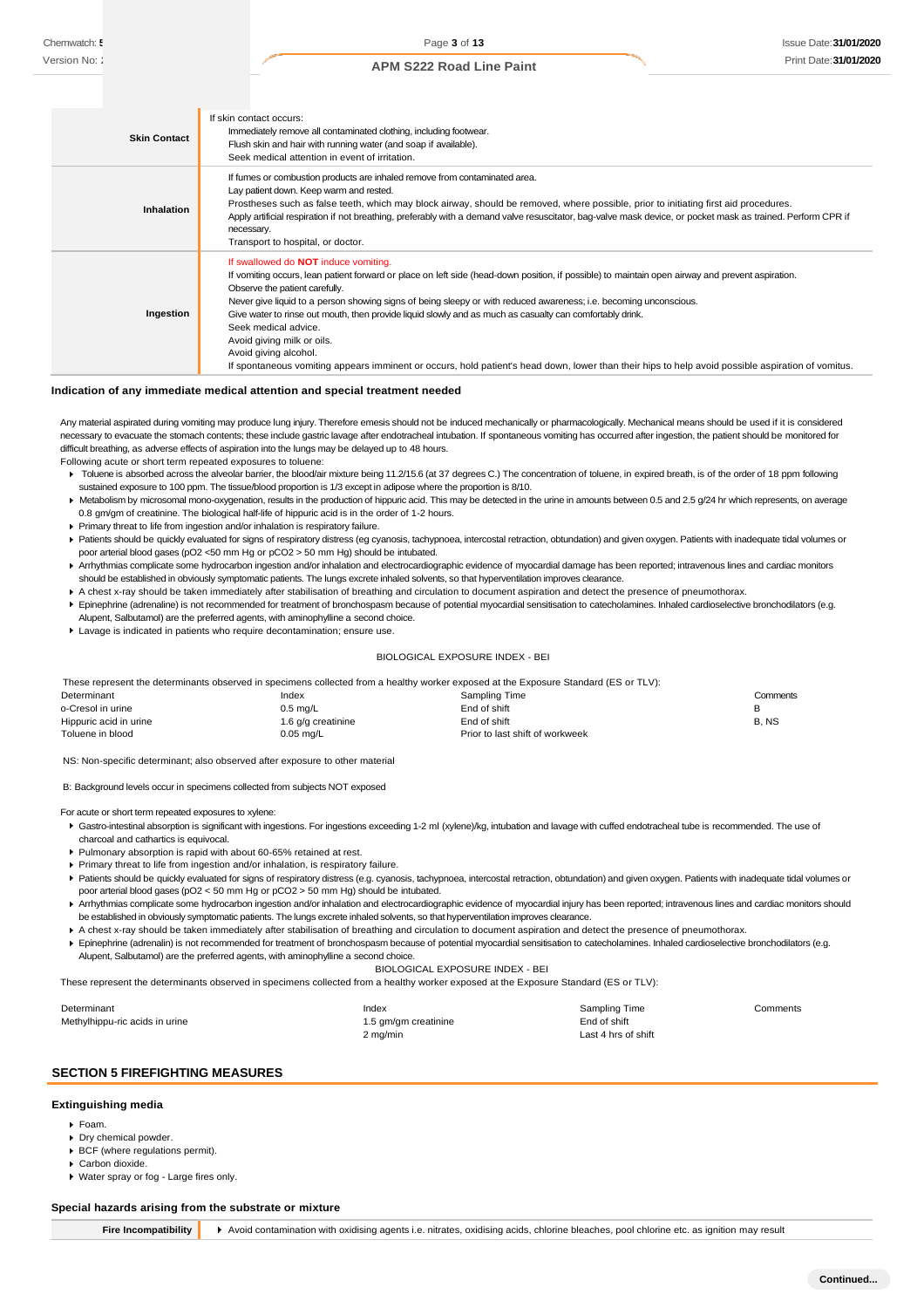### **Advice for firefighters**

| <b>Fire Fighting</b>         | Alert Fire Brigade and tell them location and nature of hazard.<br>May be violently or explosively reactive.<br>Wear breathing apparatus plus protective gloves in the event of a fire.<br>Prevent, by any means available, spillage from entering drains or water course.<br>Consider evacuation (or protect in place).<br>Fight fire from a safe distance, with adequate cover.<br>If safe, switch off electrical equipment until vapour fire hazard removed.<br>Use water delivered as a fine spray to control the fire and cool adjacent area.<br>Avoid spraying water onto liquid pools.<br>Do not approach containers suspected to be hot.<br>Cool fire exposed containers with water spray from a protected location.<br>If safe to do so, remove containers from path of fire. |
|------------------------------|----------------------------------------------------------------------------------------------------------------------------------------------------------------------------------------------------------------------------------------------------------------------------------------------------------------------------------------------------------------------------------------------------------------------------------------------------------------------------------------------------------------------------------------------------------------------------------------------------------------------------------------------------------------------------------------------------------------------------------------------------------------------------------------|
| <b>Fire/Explosion Hazard</b> | Liquid and vapour are highly flammable.<br>Severe fire hazard when exposed to heat, flame and/or oxidisers.<br>Vapour may travel a considerable distance to source of ignition.<br>Heating may cause expansion or decomposition leading to violent rupture of containers.<br>On combustion, may emit toxic fumes of carbon monoxide (CO).<br>Combustion products include,: carbon dioxide (CO2), other pyrolysis products typical of burning organic materialContains low boiling substance: Closed<br>containers may rupture due to pressure buildup under fire conditions.                                                                                                                                                                                                           |

# **SECTION 6 ACCIDENTAL RELEASE MEASURES**

# **Personal precautions, protective equipment and emergency procedures**

| <b>Minor Spills</b> | Remove all ignition sources.<br>Clean up all spills immediately.<br>Avoid breathing vapours and contact with skin and eyes.<br>Control personal contact with the substance, by using protective equipment.<br>Contain and absorb small quantities with vermiculite or other absorbent material.<br>Wipe up.<br>Collect residues in a flammable waste container.                                                                                                                                                                                                                                                                                                                                                                                                                                                                                                                                                                                                        |
|---------------------|------------------------------------------------------------------------------------------------------------------------------------------------------------------------------------------------------------------------------------------------------------------------------------------------------------------------------------------------------------------------------------------------------------------------------------------------------------------------------------------------------------------------------------------------------------------------------------------------------------------------------------------------------------------------------------------------------------------------------------------------------------------------------------------------------------------------------------------------------------------------------------------------------------------------------------------------------------------------|
| <b>Major Spills</b> | Clear area of personnel and move upwind.<br>Alert Fire Brigade and tell them location and nature of hazard.<br>May be violently or explosively reactive.<br>Wear breathing apparatus plus protective gloves.<br>Prevent, by any means available, spillage from entering drains or water course.<br>Consider evacuation (or protect in place).<br>No smoking, naked lights or ignition sources.<br>Increase ventilation.<br>Stop leak if safe to do so.<br>Water spray or fog may be used to disperse /absorb vapour.<br>Contain spill with sand, earth or vermiculite.<br>Use only spark-free shovels and explosion proof equipment.<br>Collect recoverable product into labelled containers for recycling.<br>Absorb remaining product with sand, earth or vermiculite.<br>Collect solid residues and seal in labelled drums for disposal.<br>Wash area and prevent runoff into drains.<br>If contamination of drains or waterways occurs, advise emergency services. |

Personal Protective Equipment advice is contained in Section 8 of the SDS.

# **SECTION 7 HANDLING AND STORAGE**

#### **Precautions for safe handling**

|               | ▶ Containers, even those that have been emptied, may contain explosive vapours.                                            |
|---------------|----------------------------------------------------------------------------------------------------------------------------|
|               | ▶ Do NOT cut, drill, grind, weld or perform similar operations on or near containers.                                      |
|               | Contains low boiling substance:                                                                                            |
|               | Storage in sealed containers may result in pressure buildup causing violent rupture of containers not rated appropriately. |
|               | ▶ Check for bulging containers.                                                                                            |
|               | Vent periodically                                                                                                          |
|               | Always release caps or seals slowly to ensure slow dissipation of vapours                                                  |
|               | DO NOT allow clothing wet with material to stay in contact with skin                                                       |
|               | Avoid all personal contact, including inhalation.                                                                          |
|               | ▶ Wear protective clothing when risk of exposure occurs.                                                                   |
|               | • Use in a well-ventilated area.                                                                                           |
|               | Prevent concentration in hollows and sumps.                                                                                |
|               | DO NOT enter confined spaces until atmosphere has been checked.                                                            |
| Safe handling | Avoid smoking, naked lights, heat or ignition sources.                                                                     |
|               | ▶ When handling, DO NOT eat, drink or smoke.                                                                               |
|               | Vapour may ignite on pumping or pouring due to static electricity.                                                         |
|               | <b>DO NOT</b> use plastic buckets.                                                                                         |
|               | Earth and secure metal containers when dispensing or pouring product.                                                      |
|               | • Use spark-free tools when handling.                                                                                      |
|               | Avoid contact with incompatible materials.                                                                                 |
|               | ▶ Keep containers securely sealed.                                                                                         |
|               | Avoid physical damage to containers.                                                                                       |
|               | Always wash hands with soap and water after handling.                                                                      |
|               | • Work clothes should be laundered separately.                                                                             |
|               | Use good occupational work practice.                                                                                       |
|               | ▶ Observe manufacturer's storage and handling recommendations contained within this SDS.                                   |
|               | Atmosphere should be regularly checked against established exposure standards to ensure safe working conditions.           |
|               |                                                                                                                            |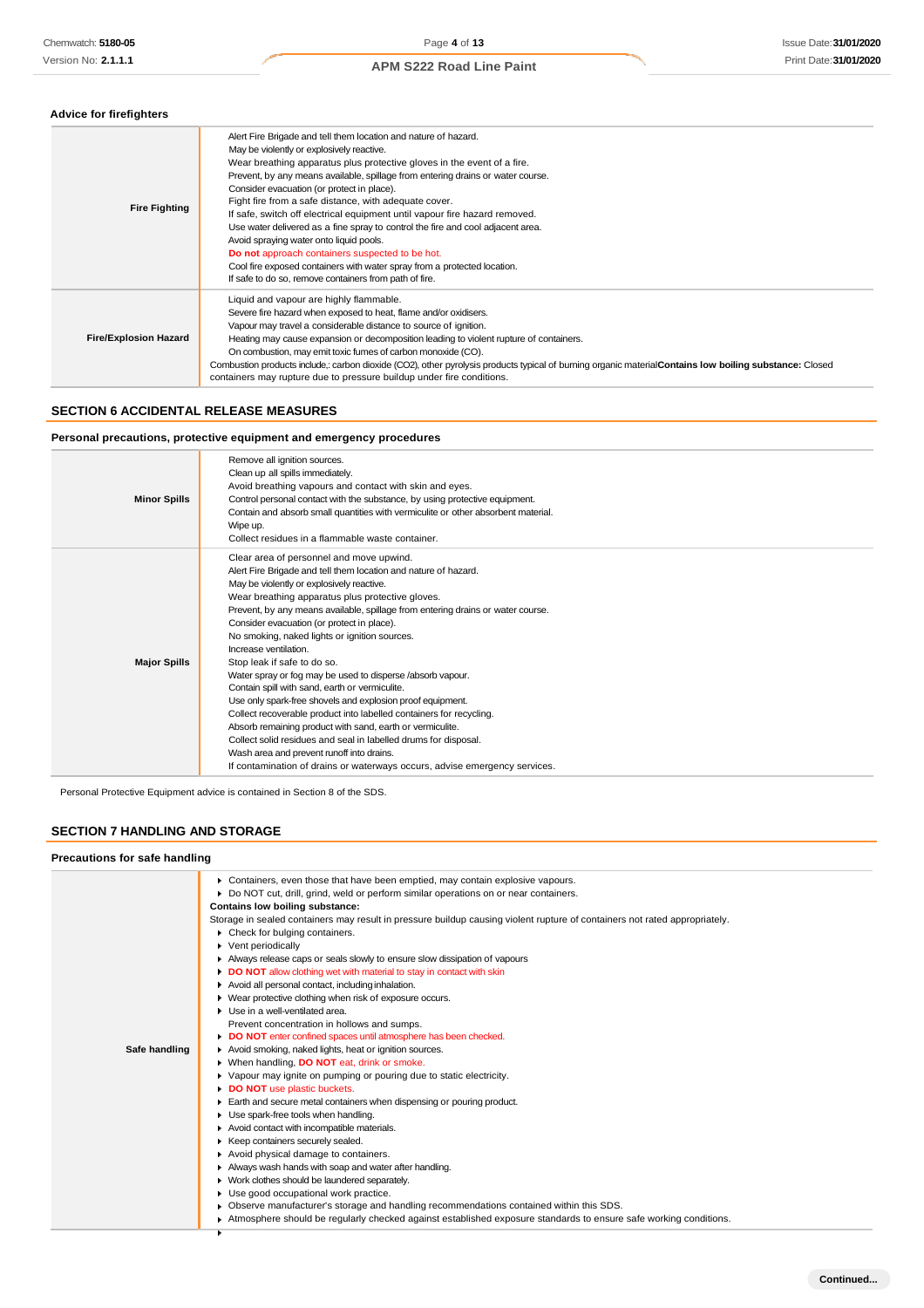| Other information  | Store in original containers in approved flame-proof area.<br>▶ No smoking, naked lights, heat or ignition sources.<br>• DO NOT store in pits, depressions, basements or areas where vapours may be trapped.<br>▶ Keep containers securely sealed.<br>Store away from incompatible materials in a cool, dry well ventilated area.<br>Protect containers against physical damage and check regularly for leaks.<br>▶ Observe manufacturer's storage and handling recommendations contained within this SDS.                                                                                                                                                                                                                                                                                                                                                                                                                                                                                                                                                                                                                                                                                                                                           |
|--------------------|------------------------------------------------------------------------------------------------------------------------------------------------------------------------------------------------------------------------------------------------------------------------------------------------------------------------------------------------------------------------------------------------------------------------------------------------------------------------------------------------------------------------------------------------------------------------------------------------------------------------------------------------------------------------------------------------------------------------------------------------------------------------------------------------------------------------------------------------------------------------------------------------------------------------------------------------------------------------------------------------------------------------------------------------------------------------------------------------------------------------------------------------------------------------------------------------------------------------------------------------------|
|                    | Conditions for safe storage, including any incompatibilities                                                                                                                                                                                                                                                                                                                                                                                                                                                                                                                                                                                                                                                                                                                                                                                                                                                                                                                                                                                                                                                                                                                                                                                         |
| Suitable container | Packing as supplied by manufacturer.<br>Plastic containers may only be used if approved for flammable liquid.<br>Check that containers are clearly labelled and free from leaks.<br>For low viscosity materials (i): Drums and jerry cans must be of the non-removable head type. (ii): Where a can is to be used as an inner package, the can<br>must have a screwed enclosure.<br>For materials with a viscosity of at least 2680 cSt. (23 deg. C)<br>For manufactured product having a viscosity of at least 250 cSt. (23 deg. C)<br>Manufactured product that requires stirring before use and having a viscosity of at least 20 cSt (25 deg. C): (i) Removable head packaging; (ii) Cans with<br>friction closures and (iii) low pressure tubes and cartridges may be used.<br>Where combination packages are used, and the inner packages are of glass, there must be sufficient inert cushioning material in contact with inner and outer<br>packages<br>In addition, where inner packagings are glass and contain liquids of packing group I there must be sufficient inert absorbent to absorb any spillage, unless<br>the outer packaging is a close fitting moulded plastic box and the substances are not incompatible with the plastic. |

**Storage incompatibility** Avoid reaction with oxidising agents

# **SECTION 8 EXPOSURE CONTROLS / PERSONAL PROTECTION**

### **Control parameters**

# **OCCUPATIONAL EXPOSURE LIMITS (OEL)**

## **INGREDIENT DATA**

| Source                                                                 | Ingredient | <b>Material name</b> | <b>TWA</b>          | <b>STEL</b>         | Peak          | <b>Notes</b>  |
|------------------------------------------------------------------------|------------|----------------------|---------------------|---------------------|---------------|---------------|
| Singapore Permissible<br><b>Exposure Limits of Toxic</b><br>Substances | toluene    | Toluene (Toluol)     | 188 mg/m3 / 50 ppm  | Not Available       | Not Available | Not Available |
| Singapore Permissible<br><b>Exposure Limits of Toxic</b><br>Substances | xylene     | Xylene               | 434 mg/m3 / 100 ppm | 150 mg/m3 / 651 ppm | Not Available | Not Available |

# **EMERGENCY LIMITS**

| Ingredient                                                    | <b>Material name</b>     | TEEL-1        | TEEL-2               | TEEL-3        |
|---------------------------------------------------------------|--------------------------|---------------|----------------------|---------------|
| toluene                                                       | Toluene                  | Not Available | Not Available        | Not Available |
| xylene                                                        | Xylenes<br>Not Available |               | Not Available        | Not Available |
|                                                               |                          |               |                      |               |
| Ingredient                                                    | <b>Original IDLH</b>     |               | <b>Revised IDLH</b>  |               |
| toluene                                                       | 2,000 ppm                |               | 500 ppm              |               |
| xylene                                                        | 1,000 ppm                |               | 900 ppm              |               |
| C14-17 alkanes, chlorinated-,<br>chlorinated paraffin 52, 58% | Not Available            |               | Not Available        |               |
| lead(2+) isooctanoate, basic                                  | 700 mg/m3                |               | $100 \text{ mg/m}$ 3 |               |

# **Exposure controls**

| Appropriate engineering | Engineering controls are used to remove a hazard or place a barrier between the worker and the hazard. Well-designed engineering controls can be highly<br>effective in protecting workers and will typically be independent of worker interactions to provide this high level of protection.<br>The basic types of engineering controls are:<br>Process controls which involve changing the way a job activity or process is done to reduce the risk.<br>Enclosure and/or isolation of emission source which keeps a selected hazard "physically" away from the worker and ventilation that strategically "adds" and<br>"removes" air in the work environment. Ventilation can remove or dilute an air contaminant if designed properly. The design of a ventilation system must match<br>the particular process and chemical or contaminant in use.<br>Employers may need to use multiple types of controls to prevent employee overexposure.<br>For flammable liquids and flammable gases, local exhaust ventilation or a process enclosure ventilation system may be required. Ventilation equipment should<br>be explosion-resistant.<br>Air contaminants generated in the workplace possess varying "escape" velocities which, in turn, determine the "capture velocities" of fresh circulating air<br>required to effectively remove the contaminant. |                                              |
|-------------------------|--------------------------------------------------------------------------------------------------------------------------------------------------------------------------------------------------------------------------------------------------------------------------------------------------------------------------------------------------------------------------------------------------------------------------------------------------------------------------------------------------------------------------------------------------------------------------------------------------------------------------------------------------------------------------------------------------------------------------------------------------------------------------------------------------------------------------------------------------------------------------------------------------------------------------------------------------------------------------------------------------------------------------------------------------------------------------------------------------------------------------------------------------------------------------------------------------------------------------------------------------------------------------------------------------------------------------------------------------------------|----------------------------------------------|
| controls                | Type of Contaminant:                                                                                                                                                                                                                                                                                                                                                                                                                                                                                                                                                                                                                                                                                                                                                                                                                                                                                                                                                                                                                                                                                                                                                                                                                                                                                                                                         | Air Speed:                                   |
|                         | solvent, vapours, degreasing etc., evaporating from tank (in still air).                                                                                                                                                                                                                                                                                                                                                                                                                                                                                                                                                                                                                                                                                                                                                                                                                                                                                                                                                                                                                                                                                                                                                                                                                                                                                     | $0.25 - 0.5$ m/s<br>$(50-100)$<br>$f/min.$ ) |
|                         | aerosols, fumes from pouring operations, intermittent container filling, low speed conveyer transfers, welding, spray drift, plating acid fumes,<br>pickling (released at low velocity into zone of active generation)                                                                                                                                                                                                                                                                                                                                                                                                                                                                                                                                                                                                                                                                                                                                                                                                                                                                                                                                                                                                                                                                                                                                       | $0.5 - 1$ m/s<br>$(100-200)$<br>$f/min.$ )   |
|                         | direct spray, spray painting in shallow booths, drum filling, conveyer loading, crusher dusts, gas discharge (active generation into zone of<br>rapid air motion)                                                                                                                                                                                                                                                                                                                                                                                                                                                                                                                                                                                                                                                                                                                                                                                                                                                                                                                                                                                                                                                                                                                                                                                            | $1 - 2.5$ m/s<br>$(200 - 500)$<br>f/min.     |
|                         | Within each range the appropriate value depends on:                                                                                                                                                                                                                                                                                                                                                                                                                                                                                                                                                                                                                                                                                                                                                                                                                                                                                                                                                                                                                                                                                                                                                                                                                                                                                                          |                                              |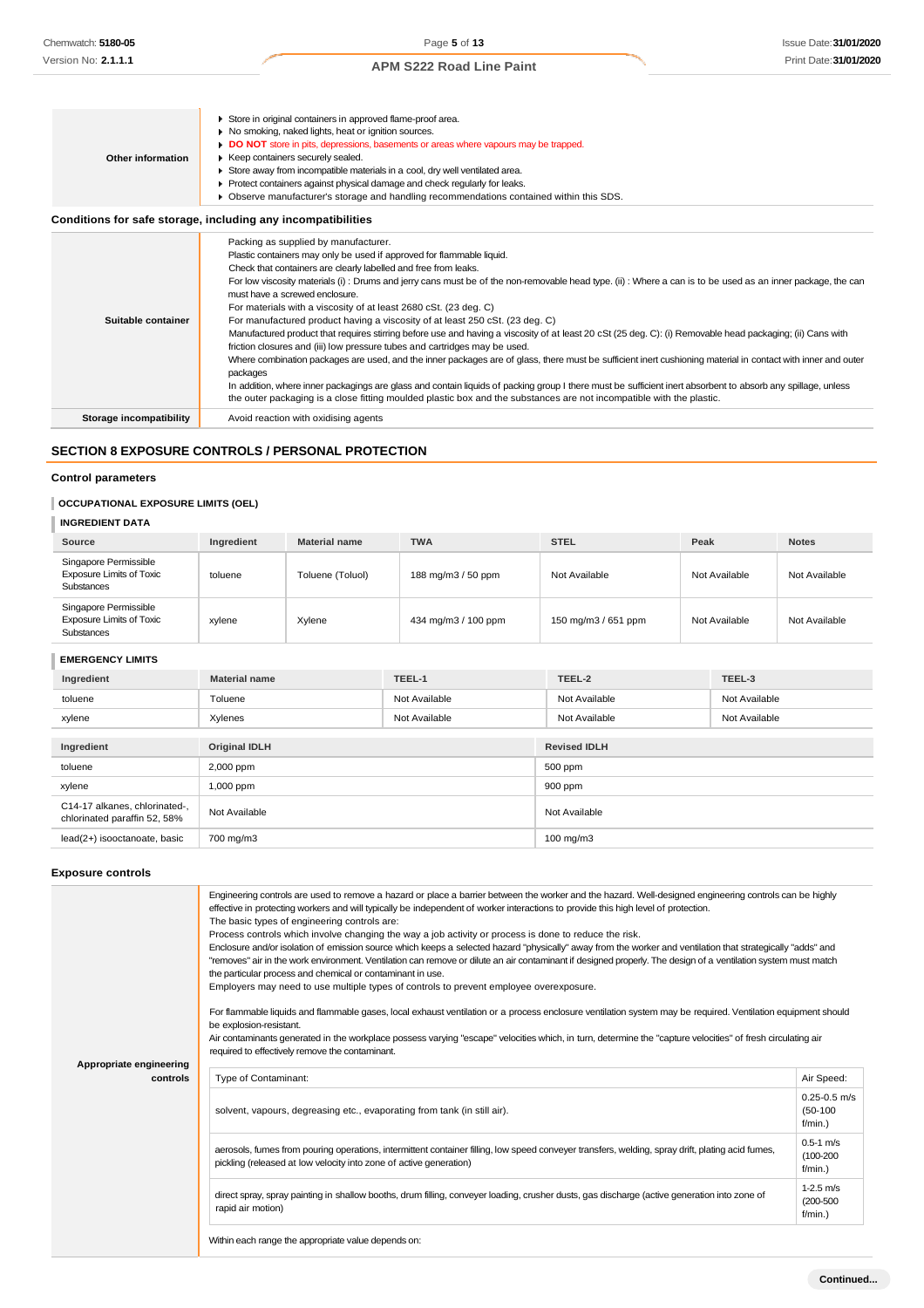|                              | Lower end of the range                                                                                                                                                                                                                                                                                                                                                                                                                                                                                                                                                                                                                                                                                                                                                                                                                                                                                                                                                                                                                                                                                                                                                                                                                                                                                                                                                                                                                                                                                                                                                                                                                                                                                                                                                                                                                                                           | Upper end of the range           |  |  |
|------------------------------|----------------------------------------------------------------------------------------------------------------------------------------------------------------------------------------------------------------------------------------------------------------------------------------------------------------------------------------------------------------------------------------------------------------------------------------------------------------------------------------------------------------------------------------------------------------------------------------------------------------------------------------------------------------------------------------------------------------------------------------------------------------------------------------------------------------------------------------------------------------------------------------------------------------------------------------------------------------------------------------------------------------------------------------------------------------------------------------------------------------------------------------------------------------------------------------------------------------------------------------------------------------------------------------------------------------------------------------------------------------------------------------------------------------------------------------------------------------------------------------------------------------------------------------------------------------------------------------------------------------------------------------------------------------------------------------------------------------------------------------------------------------------------------------------------------------------------------------------------------------------------------|----------------------------------|--|--|
|                              | 1: Room air currents minimal or favourable to capture                                                                                                                                                                                                                                                                                                                                                                                                                                                                                                                                                                                                                                                                                                                                                                                                                                                                                                                                                                                                                                                                                                                                                                                                                                                                                                                                                                                                                                                                                                                                                                                                                                                                                                                                                                                                                            | 1: Disturbing room air currents  |  |  |
|                              | 2: Contaminants of low toxicity or of nuisance value only.                                                                                                                                                                                                                                                                                                                                                                                                                                                                                                                                                                                                                                                                                                                                                                                                                                                                                                                                                                                                                                                                                                                                                                                                                                                                                                                                                                                                                                                                                                                                                                                                                                                                                                                                                                                                                       | 2: Contaminants of high toxicity |  |  |
|                              | 3: Intermittent, low production.                                                                                                                                                                                                                                                                                                                                                                                                                                                                                                                                                                                                                                                                                                                                                                                                                                                                                                                                                                                                                                                                                                                                                                                                                                                                                                                                                                                                                                                                                                                                                                                                                                                                                                                                                                                                                                                 | 3: High production, heavy use    |  |  |
|                              | 4: Large hood or large air mass in motion                                                                                                                                                                                                                                                                                                                                                                                                                                                                                                                                                                                                                                                                                                                                                                                                                                                                                                                                                                                                                                                                                                                                                                                                                                                                                                                                                                                                                                                                                                                                                                                                                                                                                                                                                                                                                                        | 4: Small hood-local control only |  |  |
|                              | Simple theory shows that air velocity falls rapidly with distance away from the opening of a simple extraction pipe. Velocity generally decreases with the square<br>of distance from the extraction point (in simple cases). Therefore the air speed at the extraction point should be adjusted, accordingly, after reference to<br>distance from the contaminating source. The air velocity at the extraction fan, for example, should be a minimum of 1-2 m/s (200-400 f/min.) for extraction of<br>solvents generated in a tank 2 meters distant from the extraction point. Other mechanical considerations, producing performance deficits within the extraction<br>apparatus, make it essential that theoretical air velocities are multiplied by factors of 10 or more when extraction systems are installed or used.                                                                                                                                                                                                                                                                                                                                                                                                                                                                                                                                                                                                                                                                                                                                                                                                                                                                                                                                                                                                                                                     |                                  |  |  |
| <b>Personal protection</b>   |                                                                                                                                                                                                                                                                                                                                                                                                                                                                                                                                                                                                                                                                                                                                                                                                                                                                                                                                                                                                                                                                                                                                                                                                                                                                                                                                                                                                                                                                                                                                                                                                                                                                                                                                                                                                                                                                                  |                                  |  |  |
| Eye and face protection      | Safety glasses with side shields.<br>Chemical goggles.<br>▶ Contact lenses may pose a special hazard; soft contact lenses may absorb and concentrate irritants. A written policy document, describing the wearing of<br>lenses or restrictions on use, should be created for each workplace or task. This should include a review of lens absorption and adsorption for the class of<br>chemicals in use and an account of injury experience. Medical and first-aid personnel should be trained in their removal and suitable equipment should be<br>readily available. In the event of chemical exposure, begin eye irrigation immediately and remove contact lens as soon as practicable. Lens should be removed<br>at the first signs of eye redness or irritation - lens should be removed in a clean environment only after workers have washed hands thoroughly. [CDC NIOSH<br>Current Intelligence Bulletin 59], [AS/NZS 1336 or national equivalent]                                                                                                                                                                                                                                                                                                                                                                                                                                                                                                                                                                                                                                                                                                                                                                                                                                                                                                                     |                                  |  |  |
| <b>Skin protection</b>       | See Hand protection below                                                                                                                                                                                                                                                                                                                                                                                                                                                                                                                                                                                                                                                                                                                                                                                                                                                                                                                                                                                                                                                                                                                                                                                                                                                                                                                                                                                                                                                                                                                                                                                                                                                                                                                                                                                                                                                        |                                  |  |  |
| <b>Hands/feet protection</b> | ▶ Wear chemical protective gloves, e.g. PVC.<br>▶ Wear safety footwear or safety gumboots, e.g. Rubber<br>The selection of suitable gloves does not only depend on the material, but also on further marks of quality which vary from manufacturer to manufacturer. Where<br>the chemical is a preparation of several substances, the resistance of the glove material can not be calculated in advance and has therefore to be checked prior<br>to the application.<br>The exact break through time for substances has to be obtained from the manufacturer of the protective gloves and has to be observed when making a final<br>choice.<br>Suitability and durability of glove type is dependent on usage. Important factors in the selection of gloves include:<br>$\blacktriangleright$ frequency and duration of contact,<br>• chemical resistance of glove material,<br>▶ glove thickness and<br>$\bullet$ dexterity<br>Select gloves tested to a relevant standard (e.g. Europe EN 374, US F739, AS/NZS 2161.1 or national equivalent).<br>> When prolonged or frequently repeated contact may occur, a glove with a protection class of 5 or higher (breakthrough time greater than 240 minutes<br>according to EN 374, AS/NZS 2161.10.1 or national equivalent) is recommended.<br>> When only brief contact is expected, a glove with a protection class of 3 or higher (breakthrough time greater than 60 minutes according to EN 374, AS/NZS<br>2161.10.1 or national equivalent) is recommended.<br>▶ Some glove polymer types are less affected by movement and this should be taken into account when considering gloves for long-term use.<br>Contaminated gloves should be replaced.<br>Gloves must only be wom on clean hands. After using gloves, hands should be washed and dried thoroughly. Application of a non-perfumed moisturiser is<br>recommended. |                                  |  |  |
| <b>Body protection</b>       | See Other protection below                                                                                                                                                                                                                                                                                                                                                                                                                                                                                                                                                                                                                                                                                                                                                                                                                                                                                                                                                                                                                                                                                                                                                                                                                                                                                                                                                                                                                                                                                                                                                                                                                                                                                                                                                                                                                                                       |                                  |  |  |
| Other protectio <sub>n</sub> | • Overalls.<br>PVC Apron.<br>PVC protective suit may be required if exposure severe.<br>Eyewash unit.<br>Ensure there is ready access to a safety shower.<br>Some plastic personal protective equipment (PPE) (e.g. gloves, aprons, overshoes) are not recommended as they may produce static electricity.<br>For large scale or continuous use wear tight-weave non-static clothing (no metallic fasteners, cuffs or pockets).<br>Non sparking safety or conductive footwear should be considered. Conductive footwear describes a boot or shoe with a sole made from a conductive compound<br>chemically bound to the bottom components, for permanent control to electrically ground the foot an shall dissipate static electricity from the body to reduce the<br>possibility of ignition of volatile compounds. Electrical resistance must range between 0 to 500,000 ohms. Conductive shoes should be stored in lockers close<br>to the room in which they are worn. Personnel who have been issued conductive footwear should not wear them from their place of work to their homes and                                                                                                                                                                                                                                                                                                                                                                                                                                                                                                                                                                                                                                                                                                                                                                                   |                                  |  |  |
|                              | return.                                                                                                                                                                                                                                                                                                                                                                                                                                                                                                                                                                                                                                                                                                                                                                                                                                                                                                                                                                                                                                                                                                                                                                                                                                                                                                                                                                                                                                                                                                                                                                                                                                                                                                                                                                                                                                                                          |                                  |  |  |
| <b>Thermal hazards</b>       | Not Available                                                                                                                                                                                                                                                                                                                                                                                                                                                                                                                                                                                                                                                                                                                                                                                                                                                                                                                                                                                                                                                                                                                                                                                                                                                                                                                                                                                                                                                                                                                                                                                                                                                                                                                                                                                                                                                                    |                                  |  |  |

### **Recommended material(s)**

# **GLOVE SELECTION INDEX**

Glove selection is based on a modified presentation of the:

*"***Forsberg Clothing Performance Index".**

The effect(s) of the following substance(s) are taken into account in the *computergenerated* selection:

#### APM S222 Road Line Paint

| <b>Material</b>       | <b>CPI</b> |
|-----------------------|------------|
| <b>BUTYL</b>          | С          |
| <b>BUTYL/NEOPRENE</b> | C          |
| CPE                   | С          |
| <b>HYPALON</b>        | С          |
| NAT+NEOPR+NITRILE     | С          |
| NATURAL+NEOPRENE      | C          |

# **Respiratory protection**

Type A-P Filter of sufficient capacity. (AS/NZS 1716 & 1715, EN 143:2000 & 149:2001, ANSI Z88 or national equivalent)

Where the concentration of gas/particulates in the breathing zone, approaches or exceeds the "Exposure Standard" (or ES), respiratory protection is required.

Degree of protection varies with both face-piece and Class of filter; the nature of protection varies with Type of filter.

| <b>Required Minimum</b><br><b>Protection Factor</b> | Half-Face<br>Respirator           | <b>Full-Face</b><br>Respirator | <b>Powered Air</b><br>Respirator       |
|-----------------------------------------------------|-----------------------------------|--------------------------------|----------------------------------------|
| up to $10 \times ES$                                | A-AUS / Class 1<br>P <sub>2</sub> | ۰                              | A-PAPR-AUS /<br>Class 1 P <sub>2</sub> |
| up to $50 \times ES$                                | Air-line*                         | ۰                              | $\overline{\phantom{a}}$               |
| up to $100 \times ES$                               | -                                 | $A-3P2$                        | ۰                                      |
| $100 + x ES$                                        | -                                 | Air-line**                     | ۰                                      |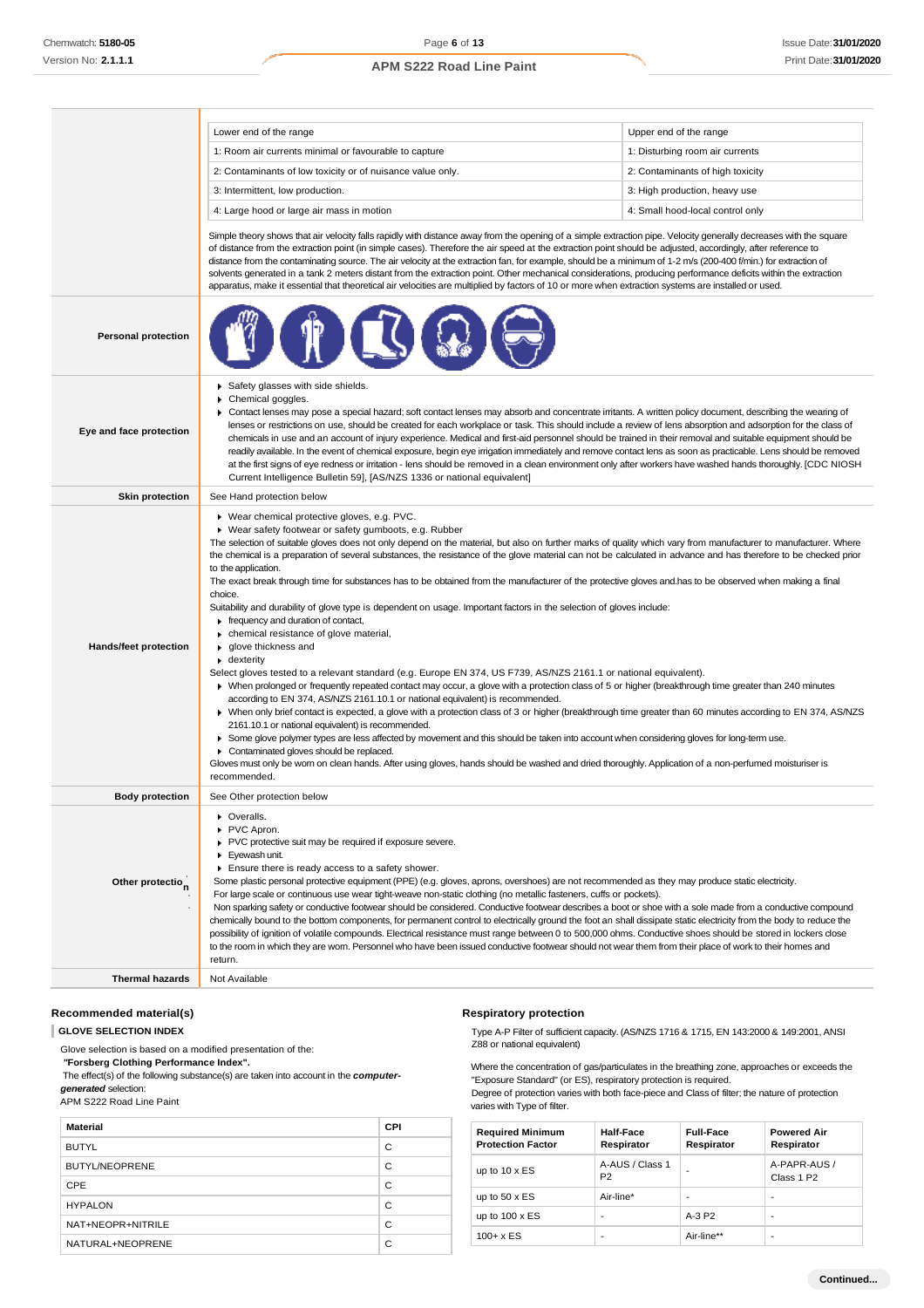| C<br>C<br>C<br>C |
|------------------|
|                  |
|                  |
|                  |
|                  |
| C                |
| C                |
| C                |
| C                |
| C                |
| C                |
| C                |
| C                |
| C                |
|                  |

\* - Continuous-flow; \*\* - Continuous-flow or positive pressure demand A(All classes) = Organic vapours, B AUS or  $B1$  = Acid gasses, B2 = Acid gas or hydrogen cyanide(HCN), B3 = Acid gas or hydrogen cyanide(HCN), E = Sulfur dioxide(SO2), G = Agricultural chemicals, K = Ammonia(NH3), Hg = Mercury, NO = Oxides of nitrogen, MB = Methyl bromide, AX = Low boiling point organic compounds(below 65 degC)

#### \* CPI - Chemwatch Performance Index

A: Best Selection

B: Satisfactory; may degrade after 4 hours continuous immersion

C: Poor to Dangerous Choice for other than short term immersion

**NOTE**: As a series of factors will influence the actual performance of the glove, a final

selection must be based on detailed observation. -

\* Where the glove is to be used on a short term, casual or infrequent basis, factors such as

"feel" or convenience (e.g. disposability), may dictate a choice of gloves which might otherwise be unsuitable following long-term or frequent use. A qualified practitioner should be consulted.

### **SECTION 9 PHYSICAL AND CHEMICAL PROPERTIES**

#### **Information on basic physical and chemical properties**

| Appearance                                      | Coloured highly flammable liquid; does not mix with water. |                                                   |                |
|-------------------------------------------------|------------------------------------------------------------|---------------------------------------------------|----------------|
|                                                 |                                                            |                                                   |                |
| <b>Physical state</b>                           | Liquid                                                     | Relative density (Water = 1)                      | $-1.48$        |
| Odour                                           | Not Available                                              | <b>Partition coefficient</b><br>n-octanol / water | Not Available  |
| <b>Odour threshold</b>                          | Not Available                                              | Auto-ignition temperature<br>$(^{\circ}C)$        | Not Available  |
| pH (as supplied)                                | Not Applicable                                             | Decomposition<br>temperature                      | Not Available  |
| Melting point / freezing<br>point (°C)          | Not Available                                              | <b>Viscosity (cSt)</b>                            | 70-80 KU       |
| Initial boiling point and<br>boiling range (°C) | Not Available                                              | Molecular weight (g/mol)                          | Not Applicable |
| Flash point (°C)                                | 4                                                          | <b>Taste</b>                                      | Not Available  |
| <b>Evaporation rate</b>                         | Not Available                                              | <b>Explosive properties</b>                       | Not Available  |
| Flammability                                    | HIGHLY FLAMMABLE.                                          | <b>Oxidising properties</b>                       | Not Available  |
| Upper Explosive Limit (%)                       | Not Available                                              | Surface Tension (dyn/cm or<br>$mN/m$ )            | Not Available  |
| Lower Explosive Limit (%)                       | Not Available                                              | <b>Volatile Component (%vol)</b>                  | 50-60          |
| Vapour pressure (kPa)                           | Not Available                                              | Gas group                                         | Not Available  |
| Solubility in water (g/L)                       | Immiscible                                                 | pH as a solution (1%)                             | Not Applicable |
| Vapour density (Air = 1)                        | Not Available                                              | VOC g/L                                           | Not Available  |

### **SECTION 10 STABILITY AND REACTIVITY**

| Reactivity                            | See section 7                                                                                                                    |
|---------------------------------------|----------------------------------------------------------------------------------------------------------------------------------|
| <b>Chemical stability</b>             | Unstable in the presence of incompatible materials.<br>Product is considered stable.<br>Hazardous polymerisation will not occur. |
| Possibility of hazardous<br>reactions | See section 7                                                                                                                    |
| <b>Conditions to avoid</b>            | See section 7                                                                                                                    |
| Incompatible materials                | See section 7                                                                                                                    |
| Hazardous decomposition<br>products   | See section 5                                                                                                                    |

# **SECTION 11 TOXICOLOGICAL INFORMATION**

**Information on toxicological effects**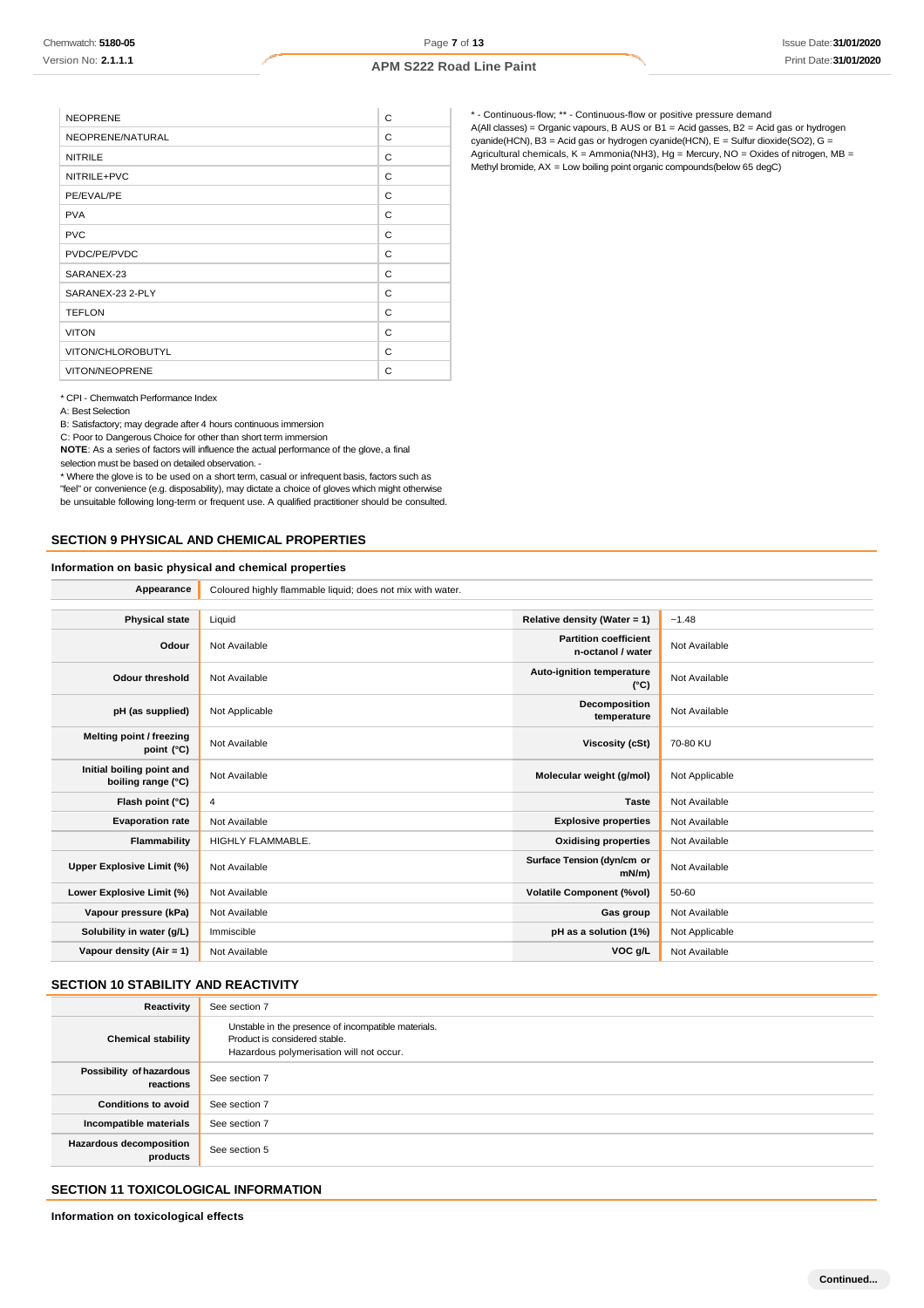$\overline{\mathcal{L}^{\mathcal{A}}_{\mathcal{A}}}$ 

**APM S222 Road Line Paint**

| Inhaled                                      | Inhalation of vapours may cause drowsiness and dizziness. This may be accompanied by sleepiness, reduced alertness, loss of reflexes, lack of co-ordination,<br>and vertigo.<br>Inhalation of vapours or aerosols (mists, fumes), generated by the material during the course of normal handling, may be damaging to the health of the<br>individual.<br>There is some evidence to suggest that the material can cause respiratory irritation in some persons. The body's response to such irritation can cause further<br>lung damage.<br>Inhalation of high concentrations of gas/vapour causes lung irritation with coughing and nausea, central nervous depression with headache and dizziness,<br>slowing of reflexes, fatigue and inco-ordination.                                                                                                                                                                                                                                                                                                                                                                                                                                                                                                                                                                                                                                                                                        |                                   |
|----------------------------------------------|-------------------------------------------------------------------------------------------------------------------------------------------------------------------------------------------------------------------------------------------------------------------------------------------------------------------------------------------------------------------------------------------------------------------------------------------------------------------------------------------------------------------------------------------------------------------------------------------------------------------------------------------------------------------------------------------------------------------------------------------------------------------------------------------------------------------------------------------------------------------------------------------------------------------------------------------------------------------------------------------------------------------------------------------------------------------------------------------------------------------------------------------------------------------------------------------------------------------------------------------------------------------------------------------------------------------------------------------------------------------------------------------------------------------------------------------------|-----------------------------------|
| Ingestion                                    | Accidental ingestion of the material may be harmful; animal experiments indicate that ingestion of less than 150 gram may be fatal or may produce serious<br>damage to the health of the individual.<br>Considered an unlikely route of entry in commercial/industrial environments. The liquid may produce gastrointestinal discomfort and may be harmful if<br>swallowed.                                                                                                                                                                                                                                                                                                                                                                                                                                                                                                                                                                                                                                                                                                                                                                                                                                                                                                                                                                                                                                                                     |                                   |
| <b>Skin Contact</b>                          | The material may cause moderate inflammation of the skin either following direct contact or after a delay of some time. Repeated exposure can cause contact<br>dermatitis which is characterised by redness, swelling and blistering.<br>Skin contact with the material may damage the health of the individual; systemic effects may result following absorption.<br>Open cuts, abraded or irritated skin should not be exposed to this material<br>Entry into the blood-stream, through, for example, cuts, abrasions or lesions, may produce systemic injury with harmful effects. Examine the skin prior to the use<br>of the material and ensure that any external damage is suitably protected.                                                                                                                                                                                                                                                                                                                                                                                                                                                                                                                                                                                                                                                                                                                                           |                                   |
|                                              | There is evidence that material may produce eye irritation in some persons and produce eye damage 24 hours or more after instillation. Severe inflammation<br>may be expected with pain.                                                                                                                                                                                                                                                                                                                                                                                                                                                                                                                                                                                                                                                                                                                                                                                                                                                                                                                                                                                                                                                                                                                                                                                                                                                        |                                   |
| Eye                                          | The liquid produces a high level of eye discomfort and is capable of causing pain and severe conjunctivitis. Comeal injury may develop, with possible<br>permanent impairment of vision, if not promptly and adequately treated.                                                                                                                                                                                                                                                                                                                                                                                                                                                                                                                                                                                                                                                                                                                                                                                                                                                                                                                                                                                                                                                                                                                                                                                                                |                                   |
| Chronic                                      | Harmful: danger of serious damage to health by prolonged exposure through inhalation.<br>This material can cause serious damage if one is exposed to it for long periods. It can be assumed that it contains a substance which can produce severe<br>defects.<br>Based on experience with animal studies, exposure to the material may result in toxic effects to the development of the foetus, at levels which do not cause<br>significant toxic effects to the mother.<br>There has been some concem that this material can cause cancer or mutations but there is not enough data to make an assessment.<br>Substance accumulation, in the human body, may occur and may cause some concem following repeated or long-term occupational exposure.<br>Intentional abuse (glue sniffing) or occupational exposure to toluene can result in chronic habituation. Chronic abuse has caused inco-ordination, tremors of<br>the extremeties (due to widespread cerebrum withering), headache, abnormal speech, temporary memory loss, convulsions, coma, drowsiness, reduced colour<br>perception, blindness, nystagmus (rapid, involuntary eye movements), hearing loss leading to deafness and milddementia.<br>Women exposed to xylene in the first 3 months of pregnancy showed a slightly increased risk of miscarriage and birth defects. Evaluation of workers chronically<br>exposed to xylene has demonstrated lack of genetic toxicity. |                                   |
|                                              | <b>TOXICITY</b>                                                                                                                                                                                                                                                                                                                                                                                                                                                                                                                                                                                                                                                                                                                                                                                                                                                                                                                                                                                                                                                                                                                                                                                                                                                                                                                                                                                                                                 | <b>IRRITATION</b>                 |
| APM S222 Road Line Paint                     | Not Available                                                                                                                                                                                                                                                                                                                                                                                                                                                                                                                                                                                                                                                                                                                                                                                                                                                                                                                                                                                                                                                                                                                                                                                                                                                                                                                                                                                                                                   | Not Available                     |
|                                              | <b>TOXICITY</b>                                                                                                                                                                                                                                                                                                                                                                                                                                                                                                                                                                                                                                                                                                                                                                                                                                                                                                                                                                                                                                                                                                                                                                                                                                                                                                                                                                                                                                 | <b>IRRITATION</b>                 |
|                                              | Dermal (rabbit) LD50: 12124 mg/kg <sup>[2]</sup>                                                                                                                                                                                                                                                                                                                                                                                                                                                                                                                                                                                                                                                                                                                                                                                                                                                                                                                                                                                                                                                                                                                                                                                                                                                                                                                                                                                                | Eye (rabbit): 2mg/24h - SEVERE    |
|                                              | Inhalation (rat) LC50: >26700 ppm/1hd <sup>[2]</sup>                                                                                                                                                                                                                                                                                                                                                                                                                                                                                                                                                                                                                                                                                                                                                                                                                                                                                                                                                                                                                                                                                                                                                                                                                                                                                                                                                                                            | Eye (rabbit):0.87 mg - mild       |
| toluene                                      | Inhalation (rat) LC50: 49 mg/L/4H <sup>[2]</sup>                                                                                                                                                                                                                                                                                                                                                                                                                                                                                                                                                                                                                                                                                                                                                                                                                                                                                                                                                                                                                                                                                                                                                                                                                                                                                                                                                                                                | Eye (rabbit):100 mg/30sec - mild  |
|                                              | Oral (rat) LD50: 636 mg/kge <sup>[2]</sup>                                                                                                                                                                                                                                                                                                                                                                                                                                                                                                                                                                                                                                                                                                                                                                                                                                                                                                                                                                                                                                                                                                                                                                                                                                                                                                                                                                                                      | Skin (rabbit):20 mg/24h-moderate  |
|                                              |                                                                                                                                                                                                                                                                                                                                                                                                                                                                                                                                                                                                                                                                                                                                                                                                                                                                                                                                                                                                                                                                                                                                                                                                                                                                                                                                                                                                                                                 | Skin (rabbit):500 mg - moderate   |
|                                              | <b>TOXICITY</b>                                                                                                                                                                                                                                                                                                                                                                                                                                                                                                                                                                                                                                                                                                                                                                                                                                                                                                                                                                                                                                                                                                                                                                                                                                                                                                                                                                                                                                 | <b>IRRITATION</b>                 |
|                                              | Dermal (rabbit) LD50: >1700 mg/kg <sup>[2]</sup>                                                                                                                                                                                                                                                                                                                                                                                                                                                                                                                                                                                                                                                                                                                                                                                                                                                                                                                                                                                                                                                                                                                                                                                                                                                                                                                                                                                                | Eye (human): 200 ppm irritant     |
| xylene                                       | Inhalation (rat) LC50: 5000 ppm/4h <sup>[2]</sup>                                                                                                                                                                                                                                                                                                                                                                                                                                                                                                                                                                                                                                                                                                                                                                                                                                                                                                                                                                                                                                                                                                                                                                                                                                                                                                                                                                                               | Eye (rabbit): 5 mg/24h SEVERE     |
|                                              | Oral (rat) LD50: 4300 mg/kgt <sup>[2]</sup>                                                                                                                                                                                                                                                                                                                                                                                                                                                                                                                                                                                                                                                                                                                                                                                                                                                                                                                                                                                                                                                                                                                                                                                                                                                                                                                                                                                                     | Eye (rabbit): 87 mg mild          |
|                                              |                                                                                                                                                                                                                                                                                                                                                                                                                                                                                                                                                                                                                                                                                                                                                                                                                                                                                                                                                                                                                                                                                                                                                                                                                                                                                                                                                                                                                                                 | Skin (rabbit):500 mg/24h moderate |
|                                              | <b>TOXICITY</b>                                                                                                                                                                                                                                                                                                                                                                                                                                                                                                                                                                                                                                                                                                                                                                                                                                                                                                                                                                                                                                                                                                                                                                                                                                                                                                                                                                                                                                 | <b>IRRITATION</b>                 |
| C14-17 alkanes,<br>chlorinated-, chlorinated | dermal (rat) LD50: >3125 mg/kg <sup>[1]</sup>                                                                                                                                                                                                                                                                                                                                                                                                                                                                                                                                                                                                                                                                                                                                                                                                                                                                                                                                                                                                                                                                                                                                                                                                                                                                                                                                                                                                   | Not Available                     |
| paraffin 52, 58%                             | Inhalation (rat) LC50: >3300 mg/l1 h[1]                                                                                                                                                                                                                                                                                                                                                                                                                                                                                                                                                                                                                                                                                                                                                                                                                                                                                                                                                                                                                                                                                                                                                                                                                                                                                                                                                                                                         |                                   |
|                                              | Oral (rat) LD50: >12500 mg/kg <sup>[1]</sup>                                                                                                                                                                                                                                                                                                                                                                                                                                                                                                                                                                                                                                                                                                                                                                                                                                                                                                                                                                                                                                                                                                                                                                                                                                                                                                                                                                                                    |                                   |
| lead(2+) isooctanoate, basic                 | <b>TOXICITY</b>                                                                                                                                                                                                                                                                                                                                                                                                                                                                                                                                                                                                                                                                                                                                                                                                                                                                                                                                                                                                                                                                                                                                                                                                                                                                                                                                                                                                                                 | <b>IRRITATION</b>                 |
|                                              | Not Available                                                                                                                                                                                                                                                                                                                                                                                                                                                                                                                                                                                                                                                                                                                                                                                                                                                                                                                                                                                                                                                                                                                                                                                                                                                                                                                                                                                                                                   | Not Available                     |
| Legend:                                      | 1. Value obtained from Europe ECHA Registered Substances - Acute toxicity 2.* Value obtained from manufacturer's SDS. Unless otherwise specified data<br>extracted from RTECS - Register of Toxic Effect of chemical Substances                                                                                                                                                                                                                                                                                                                                                                                                                                                                                                                                                                                                                                                                                                                                                                                                                                                                                                                                                                                                                                                                                                                                                                                                                 |                                   |
| <b>TOLUENE</b>                               | The material may cause skin irritation after prolonged or repeated exposure and may produce on contact skin redness, swelling, the production of vesicles,<br>scaling and thickening of the skin.<br>For toluene:<br><b>Acute Toxicity</b><br>Humans exposed to intermediate to high levels of toluene for short periods of time experience adverse central nervous system effects ranging from headaches<br>to intoxication, convulsions, narcosis, and death. Similar effects are observed in short-term animal studies.<br>Humans - Toluene ingestion or inhalation can result in severe central nervous system depression, and in large doses, can act as a narcotic. The ingestion of<br>about 60 mL resulted in fatal nervous system depression within 30 minutes in one reported case.<br>Constriction and necrosis of myocardial fibers, markedly swollen liver, congestion and haemorrhage of the lungs and acute tubular necrosis were found on<br>autopsy.                                                                                                                                                                                                                                                                                                                                                                                                                                                                           |                                   |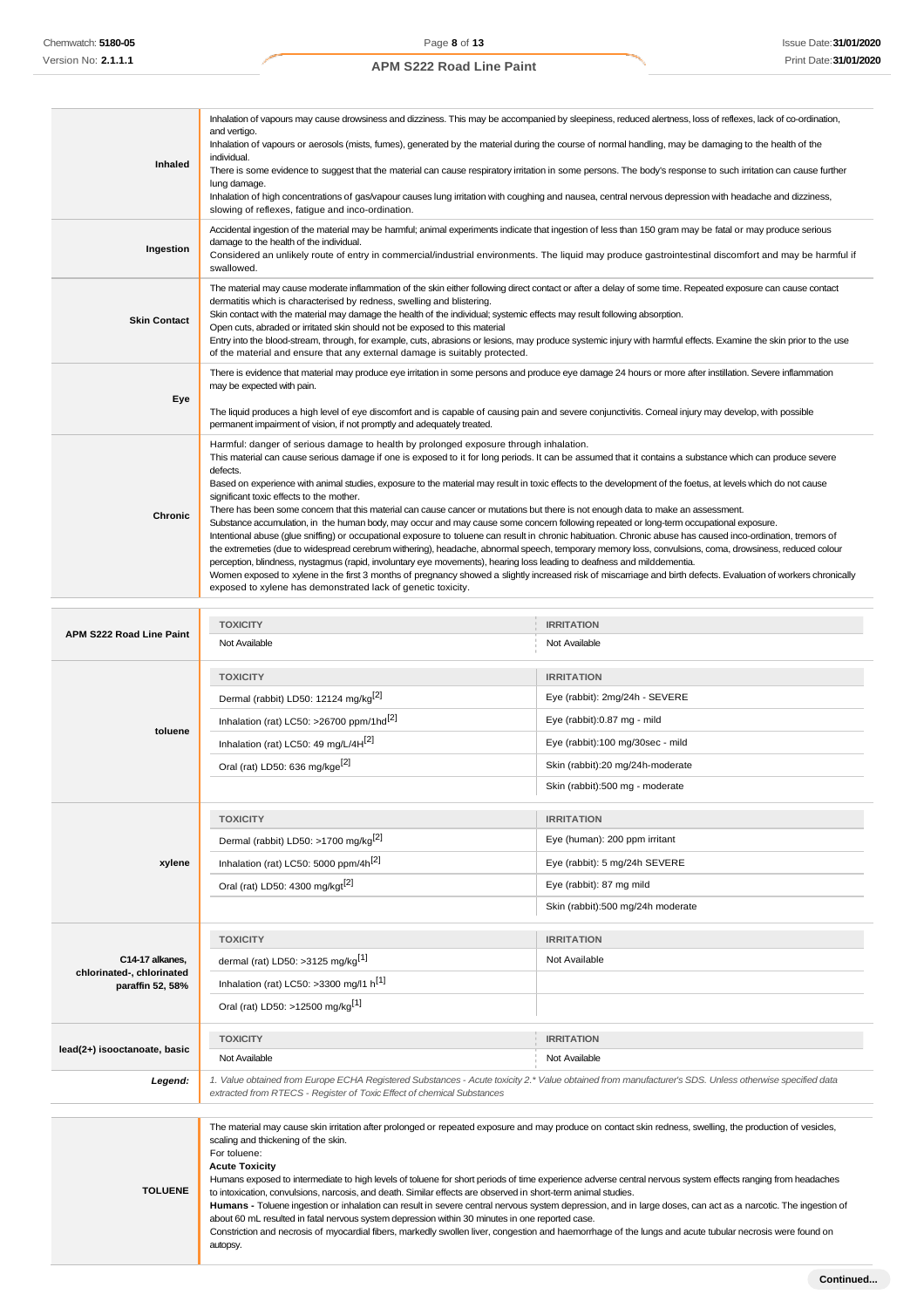|                                         | Central nervous system effects (headaches, dizziness, intoxication) and eye irritation occurred following inhalation exposure to 100 ppm toluene 6 hours/day for                                                                                                                                                            |  |
|-----------------------------------------|-----------------------------------------------------------------------------------------------------------------------------------------------------------------------------------------------------------------------------------------------------------------------------------------------------------------------------|--|
|                                         | 4 days.<br>Exposure to 600 ppm for 8 hours resulted in the same and more serious symptoms including euphoria, dilated pupils, convulsions, and nausea. Exposure to                                                                                                                                                          |  |
|                                         | 10,000-30,000 ppm has been reported to cause narcosis and death                                                                                                                                                                                                                                                             |  |
|                                         | Toluene can also strip the skin of lipids causing dermatitis                                                                                                                                                                                                                                                                |  |
|                                         | Animals - The initial effects are instability and incoordination, lachrymation and sniffles (respiratory exposure), followed by narcosis. Animals die of respiratory                                                                                                                                                        |  |
|                                         | failure from severe nervous system depression. Cloudy swelling of the kidneys was reported in rats following inhalation exposure to 1600 ppm, 18-20 hours/day                                                                                                                                                               |  |
|                                         | for 3 days<br><b>Subchronic/Chronic Effects:</b>                                                                                                                                                                                                                                                                            |  |
|                                         | Repeat doses of toluene cause adverse central nervous system effects and can damage the upper respiratory system, the liver, and the kidney. Adverse effects                                                                                                                                                                |  |
|                                         | occur as a result from both oral and the inhalation exposures. A reported lowest-observed-effect level in humans for adverse neurobehavioral effects is 88 ppm.                                                                                                                                                             |  |
|                                         | <b>Humans -</b> Chronic occupational exposure and incidences of toluene abuse have resulted in hepatomegaly and liver function changes. It has also resulted in                                                                                                                                                             |  |
|                                         | nephrotoxicity and, in one case, was a cardiac sensitiser and fatal cardiotoxin.                                                                                                                                                                                                                                            |  |
|                                         | Neural and cerebellar dystrophy were reported in several cases of habitual "glue sniffing." An epidemiological study in France on workers chronically exposed<br>to toluene fumes reported leukopenia and neutropenia. Exposure levels were not given in the secondary reference; however, the average urinary excretion of |  |
|                                         | hippuric acid, a metabolite of toluene, was given as 4 g/L compared to a normal level of 0.6 g/L                                                                                                                                                                                                                            |  |
|                                         | Animals - The major target organs for the subchronic/chronic toxicity of toluene are the nervous system, liver, and kidney. Depressed immune response has                                                                                                                                                                   |  |
|                                         | been reported in male mice given doses of 105 mg/kg/day for 28 days. Toluene in corn oil administered to F344 male and female rats by gavage 5 days/week for                                                                                                                                                                |  |
|                                         | 13 weeks, induced prostration, hypoactivity, ataxia, piloerection, lachrymation, excess salivation, and body tremors at doses 2500 mg/kg. Liver, kidney, and heart                                                                                                                                                          |  |
|                                         | weights were also increased at this dose and histopathologic lesions were seen in the liver, kidneys, brain and urinary bladder. The no-observed-adverse effect<br>level (NOAEL) for the study was 312 mg/kg (223 mg/kg/day) and the lowest-observed-adverse effect level (LOAEL) for the study was 625 mg/kg (446          |  |
|                                         | mg/kg/day).                                                                                                                                                                                                                                                                                                                 |  |
|                                         | <b>Developmental/Reproductive Toxicity</b>                                                                                                                                                                                                                                                                                  |  |
|                                         | Exposures to high levels of toluene can result in adverse effects in the developing human foetus. Several studies have indicated that high levels of toluene can                                                                                                                                                            |  |
|                                         | also adversely effect the developing offspring in laboratory animals.                                                                                                                                                                                                                                                       |  |
|                                         | Humans - Variable growth, microcephaly, CNS dysfunction, attentional deficits, minor craniofacial and limb abnormalities, and developmental delay were seen<br>in three children exposed to toluene in utero as a result of maternal solvent abuse before and during pregnancy                                              |  |
|                                         | Animals - Stemebral alterations, extra ribs, and missing tails were reported following treatment of rats with 1500 mg/m3 toluene 24 hours/day during days 9-14                                                                                                                                                              |  |
|                                         | of gestation. Two of the dams died during the exposure. Another group of rats received 1000 mg/m3 8 hours/day during days 1-21 of gestation. No maternal                                                                                                                                                                    |  |
|                                         | deaths or toxicity occurred, however, minor skeletal retardation was present in the exposed fetuses. CFLP Mice were exposed to 500 or 1500 mg/m3 toluene                                                                                                                                                                    |  |
|                                         | continuously during days 6-13 of pregnancy. All dams died at the high dose during the first 24 hours of exposure, however none died at 500 mg/m3. Decreased                                                                                                                                                                 |  |
|                                         | foetal weight was reported, but there were no differences in the incidences of skeletal malformations or anomalies between the treated and control offspring.<br>Absorption - Studies in humans and animals have demonstrated that toluene is readily absorbed via the lungs and the gastrointestinal tract. Absorption     |  |
|                                         | through the skin is estimated at about 1% of that absorbed by the lungs when exposed to toluene vapor.                                                                                                                                                                                                                      |  |
|                                         | Dermal absorption is expected to be higher upon exposure to the liquid; however, exposure is limited by the rapid evaporation of toluene.                                                                                                                                                                                   |  |
|                                         | Distribution - In studies with mice exposed to radiolabeled toluene by inhalation, high levels of radioactivity were present in body fat, bone marrow, spinal                                                                                                                                                               |  |
|                                         | nerves, spinal cord, and brain white matter. Lower levels of radioactivity were present in blood, kidney, and liver. Accumulation of toluene has generally been                                                                                                                                                             |  |
|                                         | found in adipose tissue, other tissues with high fat content, and in highly vascularised tissues.<br>Metabolism - The metabolites of inhaled or ingested toluene include benzyl alcohol resulting from the hydroxylation of the methyl group. Further oxidation                                                             |  |
|                                         | results in the formation of benzaldehyde and benzoic acid. The latter is conjugated with glycine to yield hippuric acid or reacted with glucuronic acid to form                                                                                                                                                             |  |
|                                         | benzoyl glucuronide. o-cresol and p-cresol formed by ring hydroxylation are considered minor metabolites                                                                                                                                                                                                                    |  |
|                                         | Excretion - Toluene is primarily (60-70%) excreted through the urine as hippuric acid. The excretion of benzoyl glucuronide accounts for 10-20%, and                                                                                                                                                                        |  |
|                                         | excretion of unchanged toluene through the lungs also accounts for 10-20%. Excretion of hippuric acid is usually complete within 24 hours after exposure.                                                                                                                                                                   |  |
|                                         | The material may produce severe irritation to the eye causing pronounced inflammation. Repeated or prolonged exposure to irritants may produce                                                                                                                                                                              |  |
|                                         | conjunctivitis.<br>The material may cause skin irritation after prolonged or repeated exposure and may produce on contact skin redness, swelling, the production of vesicles,                                                                                                                                               |  |
|                                         | scaling and thickening of the skin.                                                                                                                                                                                                                                                                                         |  |
| <b>XYLENE</b>                           | The substance is classified by IARC as Group 3:                                                                                                                                                                                                                                                                             |  |
|                                         | NOT classifiable as to its carcinogenicity to humans.                                                                                                                                                                                                                                                                       |  |
|                                         |                                                                                                                                                                                                                                                                                                                             |  |
|                                         | Evidence of carcinogenicity may be inadequate or limited in animal testing.                                                                                                                                                                                                                                                 |  |
|                                         | Reproductive effector in rats                                                                                                                                                                                                                                                                                               |  |
|                                         | C12, 60% Chlorinated paraffin is classified by IARC as possibly causing cancer in humans. In experimental animals, oral exposure to its C12, 59% variant plus                                                                                                                                                               |  |
|                                         | com oil produced tumour and early infant death.                                                                                                                                                                                                                                                                             |  |
|                                         | High molecular weight liquid chloroparaffins are considered to be practically non-harmful. Special consideration should be given to solid grades of the<br>material (eg Cereclor 70) because of relatively high levels of carbon tetrachloride remaining as a residual reactant. Vapours are readily absorbed through       |  |
|                                         | intact skin, requiring additional precautions in handling.                                                                                                                                                                                                                                                                  |  |
| C14-17 ALKANES,                         | Lifetime studies have been carried out with two grades of chlorinated paraffins. A short-chain grade with 58% chlorine caused tumours in rats and mice. Male                                                                                                                                                                |  |
| CHLORINATED-,                           | mice exposed to long-chain grades with 40% chlorine showed an excess of tumours at one site. It has been shown that the mechanisms by which short-term                                                                                                                                                                      |  |
| <b>CHLORINATED PARAFFIN</b>             | paraffins cause tumours are specific to rodents and may not have relevance to human health. Furthermore, chlorinated paraffins have been shown to                                                                                                                                                                           |  |
| 52, 58%                                 | non-genotoxic.<br>The Regulatory regime in various countries differs with respected to chlorinated paraffins.                                                                                                                                                                                                               |  |
|                                         | In the USA, the short-chain (C12), 58% chlorine product has been classified and labelled as a carcinogen.                                                                                                                                                                                                                   |  |
|                                         | In Germany the MAK Commission has classified most chlorinated paraffins as Category IIIB (suspect carcinogens). They are not however included in the list                                                                                                                                                                   |  |
|                                         | of substances (TRGS 905) required to be labelled.                                                                                                                                                                                                                                                                           |  |
|                                         | All EU Member States are required to classify short chain chlorinated paraffins as Category 3 carcinogens.                                                                                                                                                                                                                  |  |
| LEAD(2+) ISOOCTANOATE,                  | No significant acute toxicological data identified in literature search.                                                                                                                                                                                                                                                    |  |
| <b>BASIC</b>                            |                                                                                                                                                                                                                                                                                                                             |  |
| <b>Acute Toxicity</b>                   | ◎<br>✔<br>Carcinogenicity                                                                                                                                                                                                                                                                                                   |  |
| <b>Skin Irritation/Corrosion</b>        | ✔<br>v<br>Reproductivity                                                                                                                                                                                                                                                                                                    |  |
| <b>Serious Eye</b><br>Damage/Irritation | ✔<br>✔<br><b>STOT - Single Exposure</b>                                                                                                                                                                                                                                                                                     |  |
| <b>Respiratory or Skin</b>              | O<br>v<br><b>STOT - Repeated Exposure</b>                                                                                                                                                                                                                                                                                   |  |
| sensitisation                           |                                                                                                                                                                                                                                                                                                                             |  |
| <b>Mutagenicity</b>                     | ✔<br>∾<br><b>Aspiration Hazard</b>                                                                                                                                                                                                                                                                                          |  |
|                                         | $\blacktriangleright$ – Data available but does not fill the criteria for classification<br>Legend:<br>$\blacktriangleright$ - Data required to make classification available                                                                                                                                               |  |

# **SECTION 12 ECOLOGICAL INFORMATION**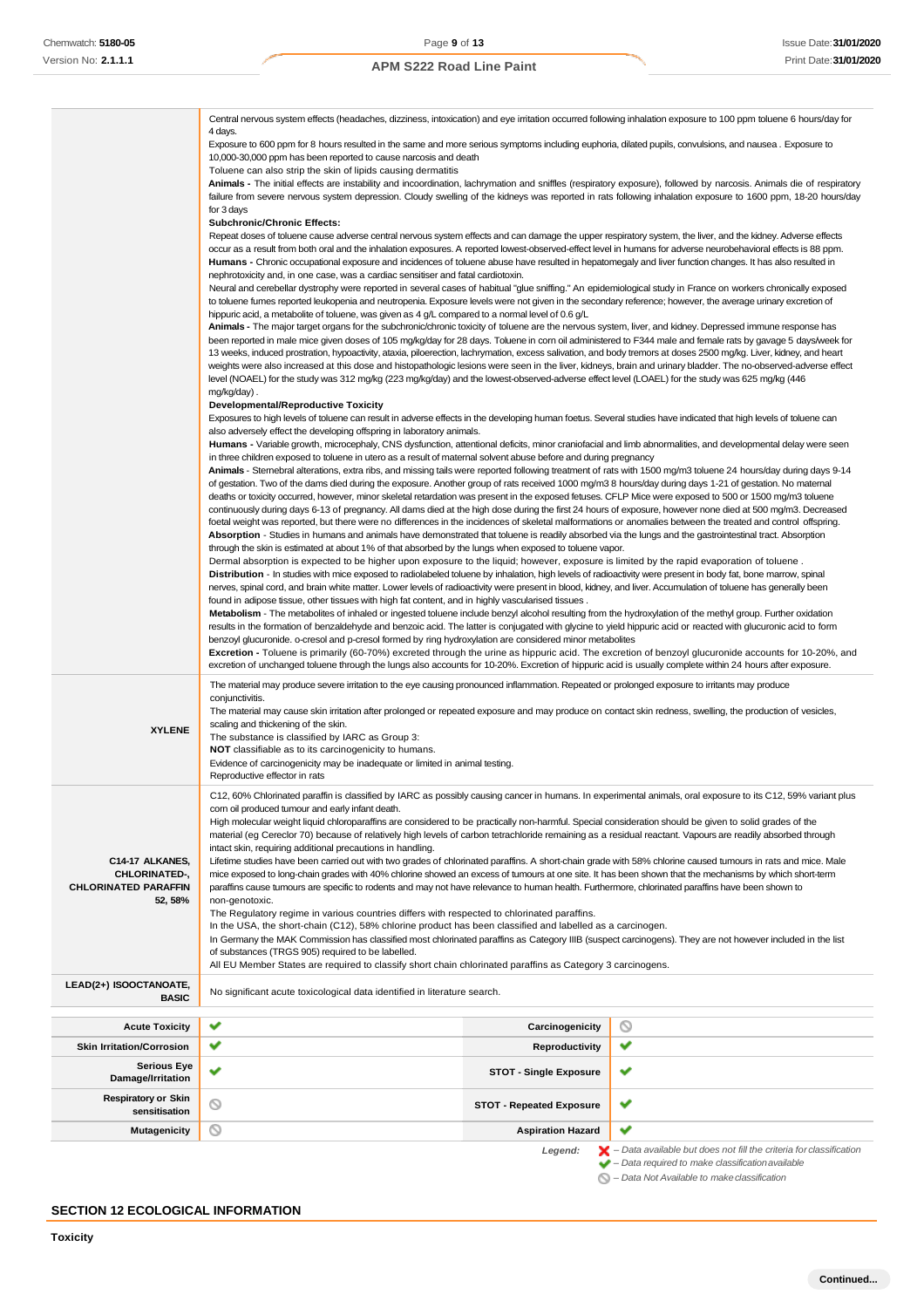| Ingredient                                                       | Endpoint        | <b>Test Duration</b> | <b>Species</b> | Value          | Source         |
|------------------------------------------------------------------|-----------------|----------------------|----------------|----------------|----------------|
| toluene                                                          | <b>LC50</b>     | 96                   | Not Applicable | 0.0031704mg/L  | Not Applicable |
| toluene                                                          | <b>EC50</b>     | 48                   | Not Applicable | 0.01151750mg/L | Not Applicable |
| toluene                                                          | <b>EC50</b>     | 72                   | Not Applicable | 12.5mg/L       | Not Applicable |
| toluene                                                          | <b>BCF</b>      | 24                   | Not Applicable | 10mg/L         | Not Applicable |
| toluene                                                          | <b>BCF</b>      | 192                  | Not Applicable | 1mg/L          | Not Applicable |
| toluene                                                          | <b>BCF</b>      | 72                   | Not Applicable | $-0.05$ mg/L   | Not Applicable |
| toluene                                                          | EC <sub>0</sub> | 24                   | Not Applicable | $=53$ mg/L     | Not Applicable |
| toluene                                                          | EC10            | $\overline{2}$       | Not Applicable | 13mg/L         | Not Applicable |
| toluene                                                          | EC100           | 24                   | Not Applicable | $=500$ mg/L    | Not Applicable |
| xylene                                                           | <b>LC50</b>     | 96                   | Not Applicable | 0.0013404mg/L  | Not Applicable |
| xylene                                                           | <b>EC50</b>     | 48                   | Not Applicable | $>3.4$ mg/L    | Not Applicable |
| xylene                                                           | <b>EC50</b>     | 72                   | Not Applicable | $4.6$ mg/L     | Not Applicable |
| xylene                                                           | <b>EC10</b>     | 24                   | Not Applicable | $=20$ mg/L     | Not Applicable |
| C14-17 alkanes,<br>chlorinated-, chlorinated<br>paraffin 52, 58% | <b>LC50</b>     | 96                   | Not Applicable | >50000mg/L     | Not Applicable |
| C14-17 alkanes,<br>chlorinated-, chlorinated<br>paraffin 52, 58% | <b>EC50</b>     | 48                   | Not Applicable | 0.00590mg/L    | Not Applicable |
| C14-17 alkanes,<br>chlorinated-, chlorinated<br>paraffin 52, 58% | <b>EC50</b>     | 96                   | Not Applicable | $>3.20$ mg/L   | Not Applicable |

For Aromatic Substances Series:

Environmental Fate: Large, molecularly complex polycyclic aromatic hydrocarbons, or PAHs, are persistent in the environment longer than smaller PAHs.

Atmospheric Fate: PAHs are 'semi-volatile substances" which can move between the atmosphere and the Earth's surface in repeated, temperature-driven cycles of deposition and volatilization. Terrestrial Fate: BTEX compounds have the potential to move through soil and contaminate ground water, and their vapors are highly flammable and explosive.

Ecotoxicity - Within an aromatic series, acute toxicity increases with increasing alkyl substitution on the aromatic nucleus. The order of most toxic to least in a study using grass shrimp and brown shrimp was dimethylnaphthalenes > methylnaphthalenes >naphthalenes. Anthrcene is a phototoxic PAH. UV light greatly increases the toxicity of anthracene to bluegill sunfish. Biological resources in strong sunlight are at more risk than those that are not. PAHs in general are more frequently associated with chronic risks.

The term chlorinated paraffins is usually taken to encompass a wide range of liquids and solids from C10 to >C24 containing 30-72% chlorine content. Properties differ significantly across this range and for this reason they are considered in three separate groups:

1. The C10-13 liquid products from 40-72% Cl2content

2. The C14-17, C18-20 and chlorinated paraffin wax liquids (average C25) from 40-60% Cl2 content

3. The powdered chlorinated paraffin waxes of >69% Cl2 content.

Liquid grades of chlorinated paraffin are produced from paraffins and waxes, while solid grades are produced from waxes with 70-72% chlorine content. Increasing chlorine content results in higher viscosity and density. Chlorinated paraffins have very low vapour pressure. While they are chemically stable, prolonged exposure to high temperatures or light will result in degradation by dehydrochlorination. All have low solubility in water but the liquid types are significantly more soluble than other classes, which show decreased solubility with increasing chain length. Studies confirm that they adhere strongly onto suspended materials or sediments in an aqueous environment. True solutions (at the low solubility limit) do degrade without added reagents. Studies show that while biodegradation is not apparent in the short term, substantial degradation is likely to occur in effluent treatment plants in the long term, with residue being removed by adsorption onto biological sludge.

Tests show that the liquid grades at high concentrations are toxic to fish and other aquatic life after long-term exposure. Paraffin wax liquids are less toxic than liquid grades and tests did not reveal any short or long-term effects on fish, and very limited effects on one species of invertebrate at concentrations higher than found in the environment. Micro-organisms in soil and sediments were affected at levels ranging from 100 parts per million (ppm) to 1000s of ppm. Due to their large molecular structure and low solubility, wax grades show no toxicity to fish or other forms of aquatic life above their solubilitylimit. For Toluene:

log Kow : 2.1-3; log Koc : 1.12-2.85; Koc : 37-260; log Kom : 1.39-2.89; Half-life (hr) air : 2.4-104; Half-life (hr) H2O surface water : 5.55-528; Half-life (hr) H2O ground : 168-2628; Half-life (hr) soil : <48-240; Henry's Pa m3 /mol : 518-694; Henry's atm m3 /mol : 5.94; E-03BOD 5 0.86-2.12, 5%COD - 0.7-2.52,21-27%; ThOD - 3.13 ; BCF - 1.67-380; log BCF - 0.22-3.28.

Atmospheric Fate: The majority of toluene evaporates to the atmosphere from the water and soil. The main degradation pathway for toluene in the atmosphere is reaction with photochemically produced hydroxyl radicals. The estimated atmospheric half life for toluene is about 13 hours. Toluene is also oxidized by reactions with atmospheric nitrogen dioxide, oxygen, and ozone, but these are minor degradation pathways. Photolysis is not considered a significant degradative pathway for toluene.

Terrestrial Fate: Toluene is moderately retarded by adsorption to soils rich in organic material, therefore, transport to ground water is dependent on soil composition. In unsaturated topsoil containing organic material, it has been estimated that 97% of the toluene is adsorbed to the soil and only about 2% is in the soil-water phase and transported with flowing groundwater. There is little retardation in sandy soils and 2-13% of the toluene was estimated to migrate with flowing water; the remainder was volatilized, biodegraded, or unaccounted for. In saturated deep soils with no soil-air phase, about 48% may be transported with flowing groundwater. In surface soil, volatilization to air is an important fate process for toluene. In the environment, biodegradation of toluene to carbon dioxide occurs with a typical half life of 1-7 days.

Aquatic Fate: An important fate process for toluene is volatilization, the rate of which depends on the amount of turbulence in the surface water. The volatilization of toluene from static water has a half life of 1-16 days, whereas from turbulent water the half life is 5-6 hours. Degradation of toluene in surface water occurs primarily by biodegradation with a half life of less than one day under favorable conditions (presence of microorganisms, microbial adaptation, and optimum temperature). Biodegradation also occurs in shallow groundwater and in salt water (at a reduced rate). No data are available on anaerobic degradation of toluene in deep ground water conditions where aerobic degradation would be minimal.

Ecotoxicity: Bioaccumulation in the food chain is predicted to be low. Toluene has moderate acute toxicity to aquatic organisms. Toluene is, on the average, slightly toxic to fathead minnow, guppies and goldfish and not acutely toxic to bluegill or channel catfish and crab. Toluene, on the average, is slightly toxic to crustaceans specifically, shrimp species including grass shrimp and daggerblade grass shrimp. Toluene has a negative effect on green algae during their growth phase

**DO NOT** discharge into sewer or waterways

#### **Persistence and degradability**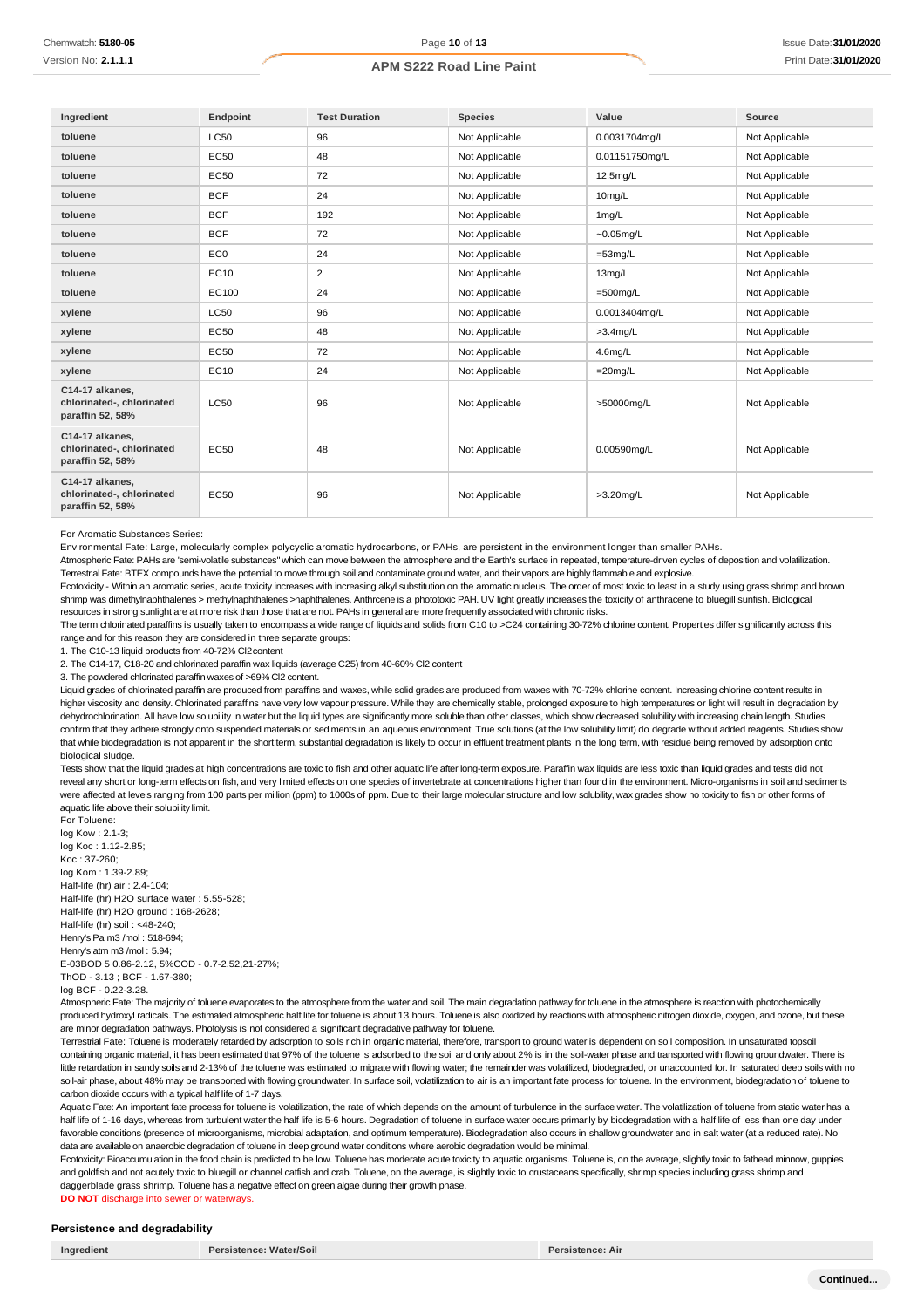| toluene<br>. | LOW (Half-life $= 28$ days) | LOW (Half-life $=$ 4.33 days) |
|--------------|-----------------------------|-------------------------------|
| xylene       | HIGH (Half-life = 360 days) | LOW (Half-life = 1.83 days)   |

#### **Bioaccumulative potential**

| Ingredient              | <b>Bioaccumulation</b> |
|-------------------------|------------------------|
| toluene                 | $LOW (BCF = 90)$       |
| xylene                  | $MEDIUM (BCF = 740)$   |
| <b>Mobility in soil</b> |                        |

| Ingredient | <b>Mobility</b>     |
|------------|---------------------|
| toluene    | $= 268$<br>LOW (KOC |

#### **SECTION 13 DISPOSAL CONSIDERATIONS**

#### **Waste treatment methods** Containers may still present a chemical hazard/ danger when empty. ▶ Return to supplier for reuse/ recycling if possible. Otherwise: If container can not be cleaned sufficiently well to ensure that residuals do not remain or if the container cannot be used to store the same product, then puncture containers, to prevent re-use, and bury at an authorised landfill. Where possible retain label warnings and SDS and observe all notices pertaining to the product. Legislation addressing waste disposal requirements may differ by country, state and/ or territory. Each user must refer to laws operating in their area. In some areas, certain wastes must be tracked. A Hierarchy of Controls seems to be common - the user should investigate: ▶ Reduction Reuse **Recycling Product /Packaging** Disposal (if all else fails) This material may be recycled if unused, or if it has not been contaminated so as to make it unsuitable for its intended use. If it has been contaminated, it may be **disposal** possible to reclaim the product by filtration, distillation or some other means. Shelf life considerations should also be applied in making decisions of this type. Note that properties of a material may change in use, and recycling or reuse may not always be appropriate. **DO NOT** allow wash water from cleaning or process equipment to enter drains. It may be necessary to collect all wash water for treatment before disposal. In all cases disposal to sewer may be subject to local laws and regulations and these should be considered first. Where in doubt contact the responsible authority. Recycle wherever possible.  $\bullet$ Consult manufacturer for recycling options or consult local or regional waste management authority for disposal if no suitable treatment or disposal facility can be identified. Dispose of by: burial in a land-fill specifically licenced to accept chemical and / or pharmaceutical wastes or Incineration in a licenced apparatus (after admixture with suitable combustible material). Decontaminate empty containers. Observe all label safeguards until containers are cleaned and destroyed.

### **SECTION 14 TRANSPORT INFORMATION**

| <b>Labels Required</b>          |                                                                                                                                                                                               |
|---------------------------------|-----------------------------------------------------------------------------------------------------------------------------------------------------------------------------------------------|
|                                 | <b>HIAWARI</b><br>LIGHTO.                                                                                                                                                                     |
| <b>Marine Pollutant</b>         | <b>NO</b>                                                                                                                                                                                     |
| Land transport (UN)             |                                                                                                                                                                                               |
| <b>UN number</b>                | 1263                                                                                                                                                                                          |
| Packing group                   | $\mathbf{II}$                                                                                                                                                                                 |
| UN proper shipping name         | PAINT (including paint, lacquer, enamel, stain, shellac, varnish, polish, liquid filler and liquid lacquer base) or PAINT RELATED MATERIAL (including paint<br>thinning or reducing compound) |
| <b>Environmental hazard</b>     | No relevant data                                                                                                                                                                              |
| Transport hazard class(es)      | 3<br>Class<br>Not Applicable<br>Subrisk                                                                                                                                                       |
| Special precautions for user    | Special provisions<br>163;367<br>Limited quantity<br>5L                                                                                                                                       |
| Air transport (ICAO-IATA / DGR) |                                                                                                                                                                                               |
| <b>UN number</b>                | 1263                                                                                                                                                                                          |
| Packing group                   | $\mathbf{II}$                                                                                                                                                                                 |
| UN proper shipping name         | Paint (including paint, lacquer, enamel, stain, shellac, varnish, polish, liquid filler and liquid lacquer base); Paint related material (including paint thinning or<br>reducing compounds)  |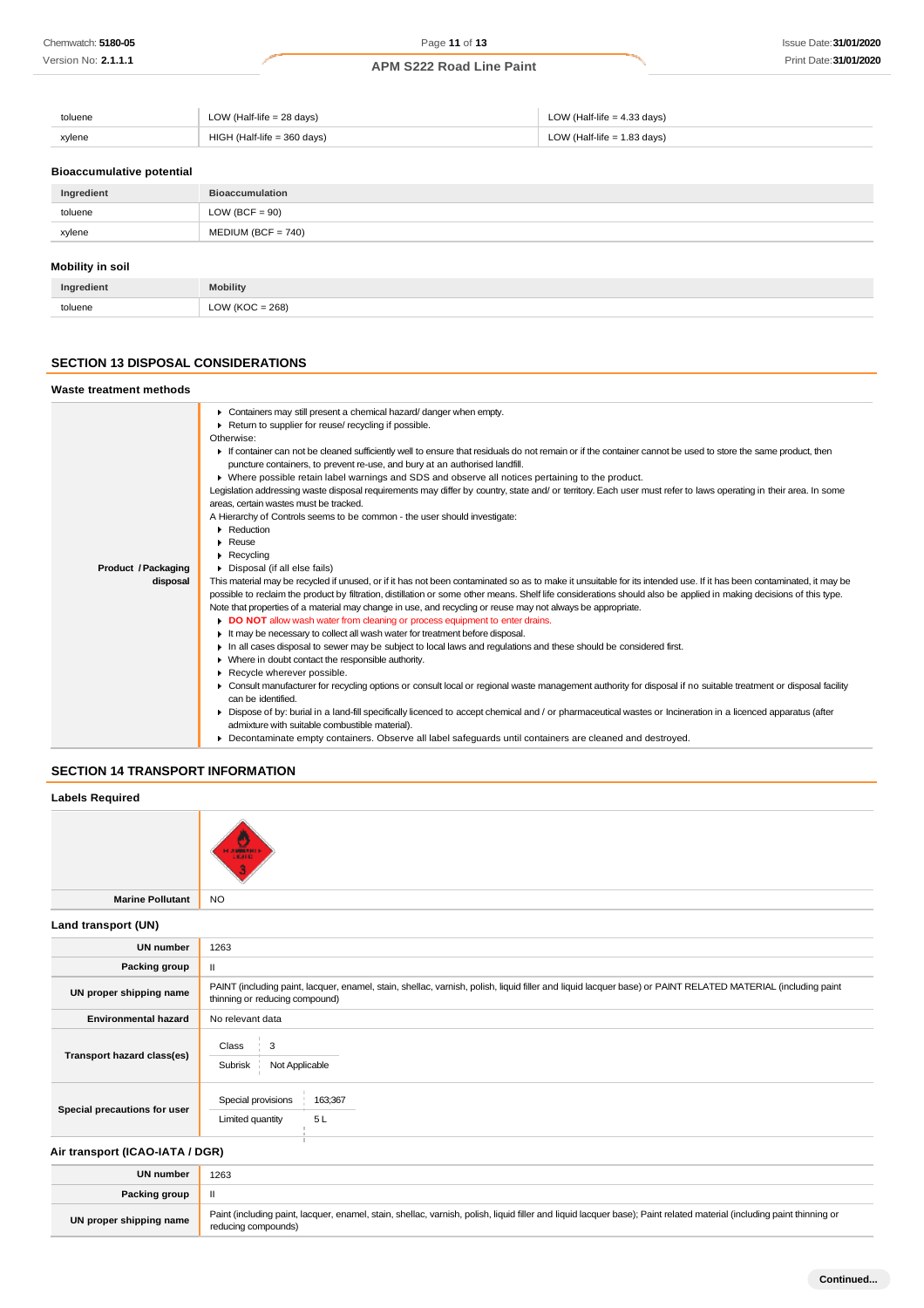| <b>Environmental hazard</b>  | No relevant data                                                                                                                                                                                                                                                                            |                                                                   |
|------------------------------|---------------------------------------------------------------------------------------------------------------------------------------------------------------------------------------------------------------------------------------------------------------------------------------------|-------------------------------------------------------------------|
| Transport hazard class(es)   | <b>ICAO/IATA Class</b><br>3<br>Not Applicable<br>ICAO / IATA Subrisk<br><b>ERG Code</b><br>3L                                                                                                                                                                                               |                                                                   |
| Special precautions for user | Special provisions<br>Cargo Only Packing Instructions<br>Cargo Only Maximum Qty / Pack<br>Passenger and Cargo Packing Instructions<br>Passenger and Cargo Maximum Qty / Pack<br>Passenger and Cargo Limited Quantity Packing Instructions<br>Passenger and Cargo Limited Maximum Qty / Pack | A3 A72 A192<br>364<br>60 L<br>353<br>5L<br>Y341<br>1 <sub>L</sub> |

# **Sea transport (IMDG-Code / GGVSee)**

| <b>UN number</b>             | 1263                                                                                                                                                                                          |                          |  |
|------------------------------|-----------------------------------------------------------------------------------------------------------------------------------------------------------------------------------------------|--------------------------|--|
| Packing group                | $\mathbf{I}$                                                                                                                                                                                  |                          |  |
| UN proper shipping name      | PAINT (including paint, lacquer, enamel, stain, shellac, varnish, polish, liquid filler and liquid lacquer base) or PAINT RELATED MATERIAL (including paint<br>thinning or reducing compound) |                          |  |
| <b>Environmental hazard</b>  | Not Applicable                                                                                                                                                                                |                          |  |
| Transport hazard class(es)   | <b>IMDG Class</b><br>3<br><b>IMDG Subrisk</b><br>Not Applicable                                                                                                                               |                          |  |
| Special precautions for user | <b>EMS Number</b><br>Special provisions<br><b>Limited Quantities</b>                                                                                                                          | $F-E$ , S-E<br>163<br>5L |  |

# **Transport in bulk according to Annex II of MARPOL 73 / 78 and the IBC code**

| Source                                                                                | Ingredient                                                 | <b>Pollution Category</b> |
|---------------------------------------------------------------------------------------|------------------------------------------------------------|---------------------------|
| IMO MARPOL 73/78 (Annex<br>II) - List of Noxious Liquid<br>Substances Carried in Bulk | toluene                                                    | $\checkmark$              |
| IMO MARPOL 73/78 (Annex<br>II) - List of Noxious Liquid<br>Substances Carried in Bulk | xylene                                                     | $\checkmark$              |
| IMO MARPOL 73/78 (Annex<br>II) - List of Noxious Liquid<br>Substances Carried in Bulk | C14-17 alkanes, chlorinated-, chlorinated paraffin 52, 58% | X                         |

# **SECTION 15 REGULATORY INFORMATION**

Korea - KECI N (lead(2+) isooctanoate, basic)

| Safety, health and environmental regulations / legislation specific for the substance or mixture                  |                                                                                                               |                                                           |  |  |
|-------------------------------------------------------------------------------------------------------------------|---------------------------------------------------------------------------------------------------------------|-----------------------------------------------------------|--|--|
|                                                                                                                   | TOLUENE(108-88-3) IS FOUND ON THE FOLLOWING REGULATORY LISTS                                                  |                                                           |  |  |
| International Agency for Research on Cancer (IARC) - Agents Classified by the IARC<br>Monographs                  |                                                                                                               | Singapore Permissible Exposure Limits of Toxic Substances |  |  |
| XYLENE(1330-20-7) IS FOUND ON THE FOLLOWING REGULATORY LISTS                                                      |                                                                                                               |                                                           |  |  |
| International Agency for Research on Cancer (IARC) - Agents Classified by the IARC<br>Monographs                  |                                                                                                               | Singapore Permissible Exposure Limits of Toxic Substances |  |  |
| C14-17 ALKANES, CHLORINATED-, CHLORINATED PARAFFIN 52, 58%(85535-85-9) IS FOUND ON THE FOLLOWING REGULATORY LISTS |                                                                                                               |                                                           |  |  |
| International Agency for Research on Cancer (IARC) - Agents Classified by the IARC<br>Monographs                  |                                                                                                               |                                                           |  |  |
| LEAD(2+) ISOOCTANOATE, BASIC(91671-83-9) IS FOUND ON THE FOLLOWING REGULATORY LISTS                               |                                                                                                               |                                                           |  |  |
| Not Applicable                                                                                                    |                                                                                                               |                                                           |  |  |
| <b>National Inventory</b>                                                                                         | <b>Status</b>                                                                                                 |                                                           |  |  |
| Australia - AICS                                                                                                  | Y                                                                                                             |                                                           |  |  |
| Canada - DSL                                                                                                      | N (lead(2+) isooctanoate, basic)                                                                              |                                                           |  |  |
| Canada - NDSL                                                                                                     | N (toluene; xylene; C14-17 alkanes, chlorinated-, chlorinated paraffin 52, 58%; lead(2+) isooctanoate, basic) |                                                           |  |  |
| China - IECSC                                                                                                     | Y                                                                                                             |                                                           |  |  |
| Europe - EINEC / ELINCS /<br><b>NLP</b>                                                                           | Y                                                                                                             |                                                           |  |  |

Japan - ENCS N (C14-17 alkanes, chlorinated-, chlorinated paraffin 52, 58%; lead(2+) isooctanoate, basic)